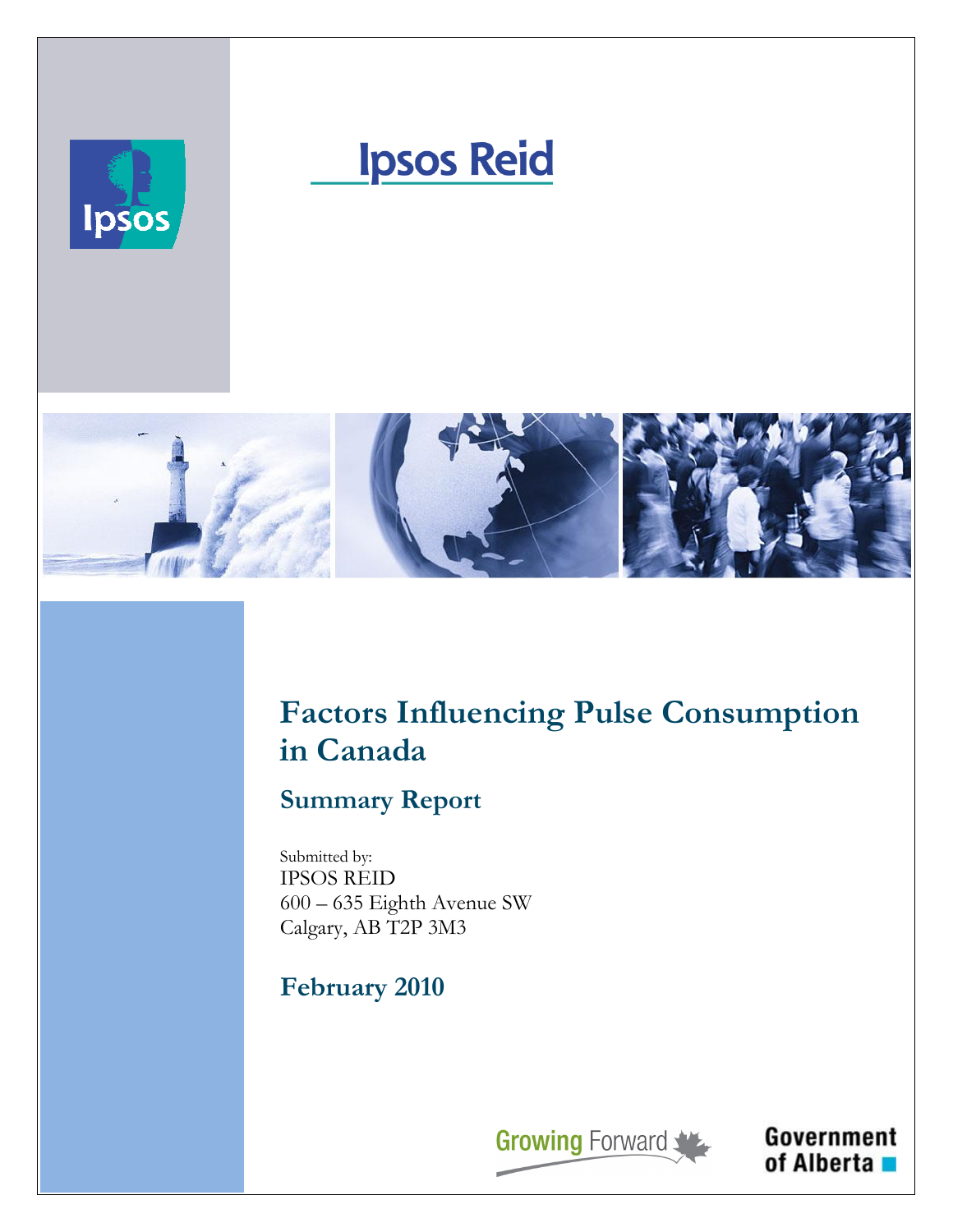This research was conducted by Ipsos Reid in partnership with Alberta Agriculture and Rural Development, with the direction and collaboration of Alberta Pulse Growers Commission and Pulse Canada.

> Government of Alberta Agriculture and Rural Development



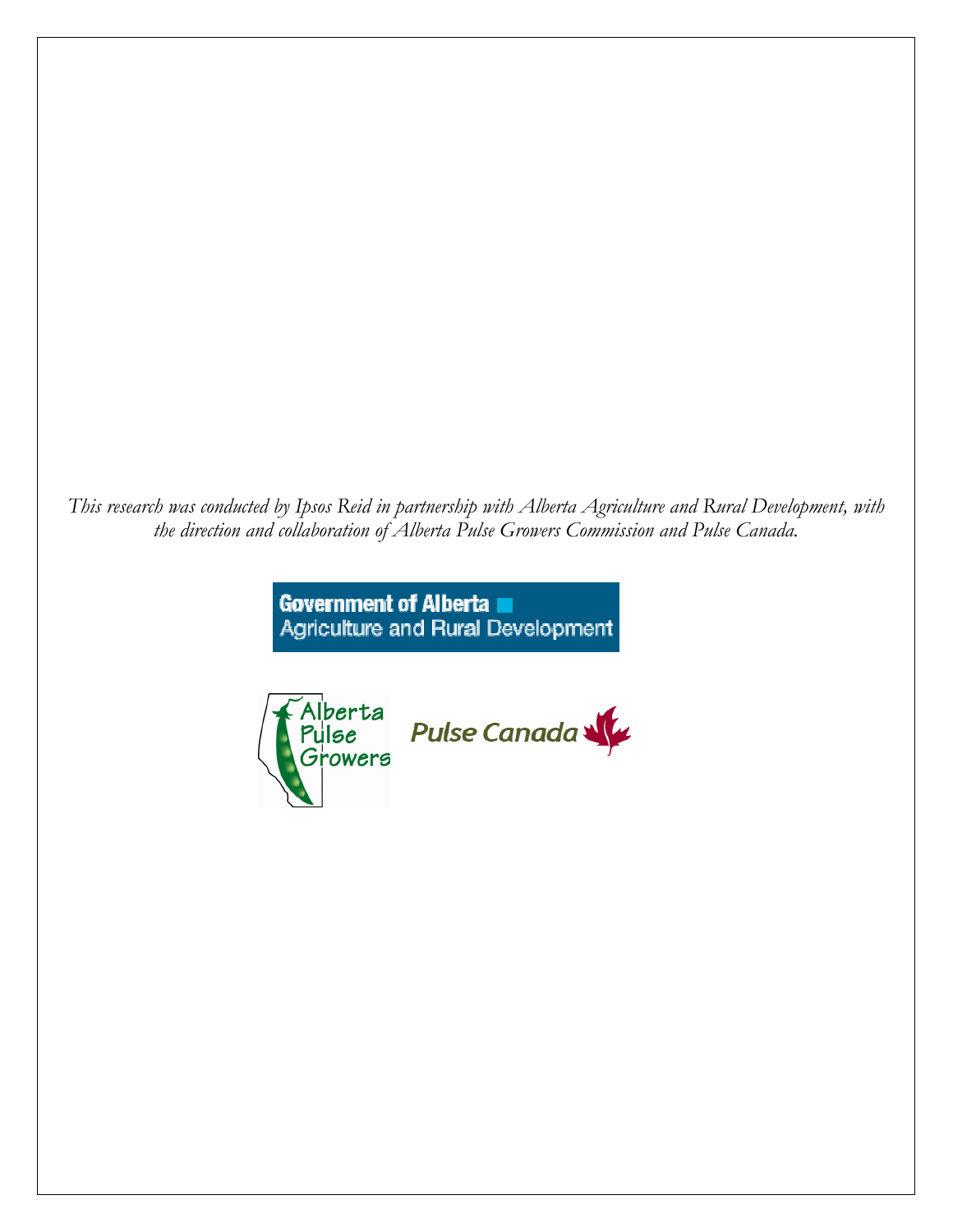# EXECUTIVE SUMMARY

Between December  $9<sup>th</sup>$  and  $23<sup>rd</sup>$ , 2009, Ipsos Reid conducted a total of 1,100 online interviews with a representative sample of Canadians aged 18 and older, and 230 interviews with South Asian immigrants who have lived in Canada for 20 years or less. Additionally, Ipsos Reid conducted a total of four focus groups with Canadian adults – two in Edmonton on January  $26<sup>th</sup>$  and two in Toronto on January 28<sup>th</sup>, 2010.

#### Pulse consumption among Canadians is low

- Overall, 20% indicate they have not consumed any type of pulse at home or at a restaurant during the past six months. The majority  $(60\%)$  report they have consumed one or more types of pulses at home in the past six months – either one to three times per month or less than once a month. Just 20% report consuming at least one type of pulse on a weekly basis at home.
- Less than half  $(41%)$  have consumed any type of pulse at a restaurant in the past six months. Among restaurant pulse consumers, only one-quarter eat pulses at restaurants monthly or more often,
- The estimated average weekly cooked pulse consumption among Canadians who report having consumed pulses in the past six months is 1.3 cups and the median is 0.9. This drops to an average of 1.0 cups and a median of 0.6 cups when <u>all Canadians</u> are taken into account. The median provides the better estimation of pulse consumption among Canadians given the wide variation in reported consumption. Please note, a number of estimations and assumptions were used in order to approximate average weekly cooked pulse consumption. This is by no means an accurate measure and should be considered a rough estimate only.

#### Pulse consumption differs by type of pulse, with past six months consumption highest for beans and lowest for lentils

- One-in-five Canadians report they have not consumed any pulses in the past six months. Overall, two-in-three (66%) Canadian adults indicate they have consumed beans in the past six months. This drops to just over half with regard to chickpeas (53%) and peas (52%), while consumption of lentils is limited to four-in-ten (41%) Canadians
- Among those who have consumed pulses at home in the past six months, frequency of consumption does not vary markedly by type of pulse.

#### Pulse consumption varies by a number of socio-demographic and health factors.

- Pulse consumption tends to be lower among Canadians aged 18 to 34, higher among those with a university education, lower in single person households and higher among those not born and raised in Canada.
- There is a strong linkage between vegetarianism/ veganism and pulse consumption and a moderate linkage between chronic disease and pulse consumption, however, weight and pulse consumption have a weak linkage.

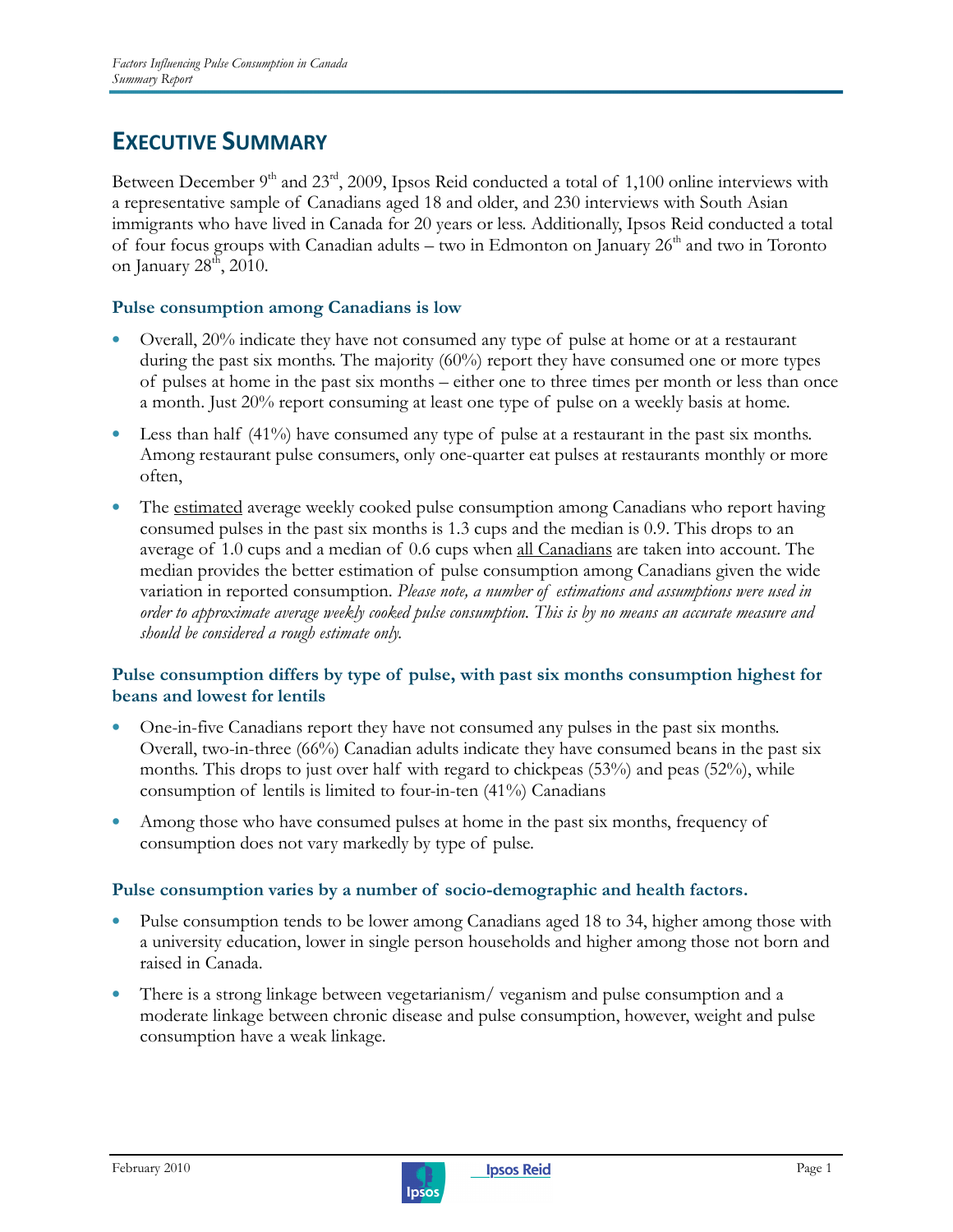#### Not liking the taste or texture of pulses and not knowing how to cook or prepare pulses are the most frequent top-of-mind reasons for not eating pulses

• Interestingly, taste (or liking pulses) is also the most frequent reason given for eating pulses. The health benefits of pulses (healthy, a source of protein, a source of fibre) are also a key motivator for consumption.

#### On an aided basis, 'not thinking about including pulses in meal planning or preparation' and 'not knowing how to cook or prepare pulses' are the biggest limitations to consumption.

- 'Not liking the taste of pulses' and 'family members not liking to eat pulses' are barriers for a sizeable minority.
- It is notable that only one-third of Canadians agree that 'pulses are part of their traditional diet' or that they 'are trying to choose vegetarian meals more often'.

#### When asked to trade off the importance of a number of factors, health benefits and taste emerge as the two most important factors when deciding whether or not to eat pulses.

Being a source of protein and increasing fibre intake are also important, though relatively lower on the scale. It is notable, however, that being a less expensive protein is not a top factor, nor are digestive considerations. Also, compared to the importance of protein and fibre, the low fat content of pulses is a relatively less important factor.

#### Communicating a number of facts related to personal health could increase the likelihood of pulse consumption among Canadians; environmental benefits, however, would have a lesser impact.

- Canadians' attitudes towards food and health indicate that the majority are concerned about maintaining their health – eating a healthy diet and weight control; and take actions to do so – look for healthy snacks, look at nutritional labels and exercise.
- Given the nutritional and health benefits of pulses, this is a positive for the pulse industry. So too is the finding that three-in-four Canadians 'like to try out new or different types of foods and recipes', and that about six-in-ten 'enjoy eating ethnic foods' traditionally high in pulses.
- It is interesting that the 'made/ grown in Canada label' is a consideration in food purchases for a strong majority of Canadians, while sustainable agricultural practices are comparatively less important.

#### While family is a key source for information about healthy eating and recipes, cookbooks, Canada's Food Guide, health professionals, grocery stores, newspapers, magazines and the Internet are all good channels for communicating with Canadians about pulses.

#### Segmentation analysis identified five distinct groups of consumers based on their attitudes towards pulses as well as food and health.

• Positioned at one end of the spectrum are the "Informed Champions" who embrace pulses and all their benefits, while at the opposite end are the "Disinterested Unreachables," a group who are unlikely to make pulses a regular part of their diet. The three segments in between – the "Unexposed Reachables," the "Forgetful Proponents" and the "Health Driven Persuadables" –

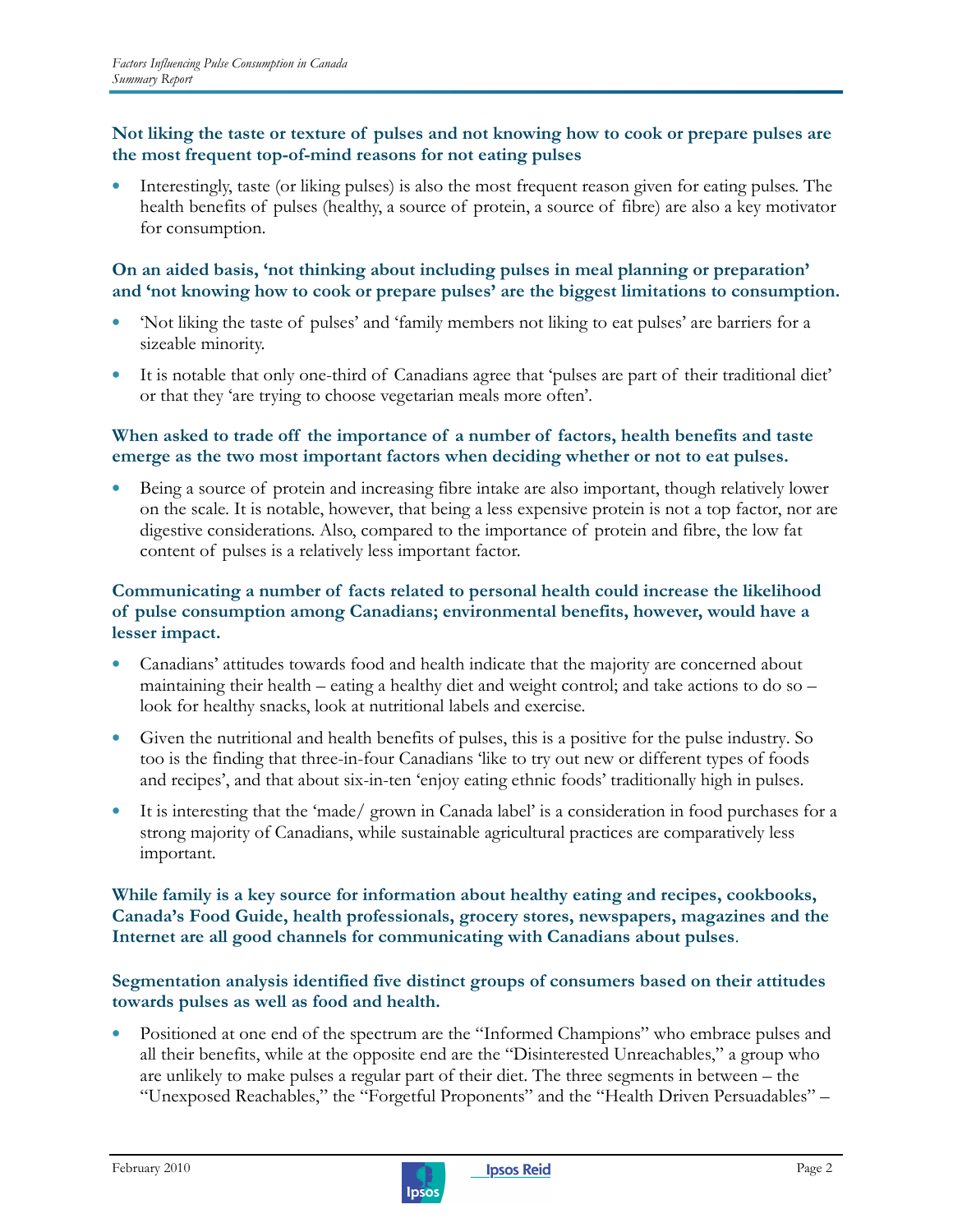are the most attractive segments to target in terms of the potential to increase pulse consumption.

- Unexposed Reachables (23%): For Unexposed Reachables, pulses generally fall outside their consideration set with regards to meal planning or preparation. While they have not had a great deal of exposure to pulses, the health benefits of pulses resonate strongly. They should be a primary target segment as current consumption is low, but the main barrier is lack of exposure, and communicating information about the health benefits could effectively drive them to increase their pulse consumption. Teaching them how to cook a variety of 'great tasting' basic recipes (i.e. not ethnic or vegetarian options), and focusing on the health benefits of pulses – including weight management – should be the focus of targeted communications.
- Forgetful Proponents (23%): Forgetful Proponents have the second highest pulse consumption among the segments – they enjoy pulses, but need to be reminded to include them in their diet more often. Given that 70% of Forgetful Proponents are monthly (light) pulse consumers, there is an opportunity to move them to weekly (moderate to heavy) consumption, particularly given that the vast majority like the taste of pulses. Teaching them the wide variety of ways pulses can be used, and providing new and different recipes, could increase their pulse consumption. As they like to try out different foods and recipes, as well as enjoy ethnic foods, there are no limits to the types of recipes that might appeal. Weekly emails of pulse recipes could appeal to this segment. Reminding them about the fibre and protein content of pulses, as well as other health benefits, could also serve as motivators.
- Health Driven Persuadables (22%): The taste, health benefits and environmental benefits of pulses all appeal to Health Driven Persuadables – moving from light to moderate consumption would not be a big stretch. Given that the main barriers to greater consumption of pulses are not knowing how to cook or prepare them, and not thinking about them in meal planning, persuading consumers in this segment to increase their pulse consumption seems quite feasible. Particularly since they like trying new and different foods and recipes, they like ethnic foods, and many are trying to choose vegetarian meals more often. To offset their busy lifestyle, quick recipes or '5-ingredient' recipes might be particularly appealing. Teaching them how to cook pulses and providing a variety of recipes, along with communicating the health benefits of pulses, should be the primary focus when targeting this segment – with some mention of environmental benefits.

#### When developing messaging, advertising and communications targeting the Canadian public, it is important to keep the following in mind:

- **People don't know what pulses are.** Most people are not familiar with the term 'pulses' it needs to be spelled out explicitly in any advertising or communications. Pictures of pulse dishes are not enough – people do not know enough to identify the 'pulse' among other ingredients. For example, in picture of a salad including beans, tomatoes, corn and cilantro, many Canadians would not be able to identify beans as the pulse. Perhaps the most effective tagline is simply 'beans, peas, lentils, chickpeas' in large enough font to be clearly seen.
- Colourful, delicious looking dishes are a must. Visually appealing pictures are key in any communications or messaging targeting the public – they will make people stop and take notice.
- Variety is a well kept secret. Even pulse consumers aren't aware of the tremendous variety of dishes that can be made with pulses, and the different varieties of pulses themselves. Quick &

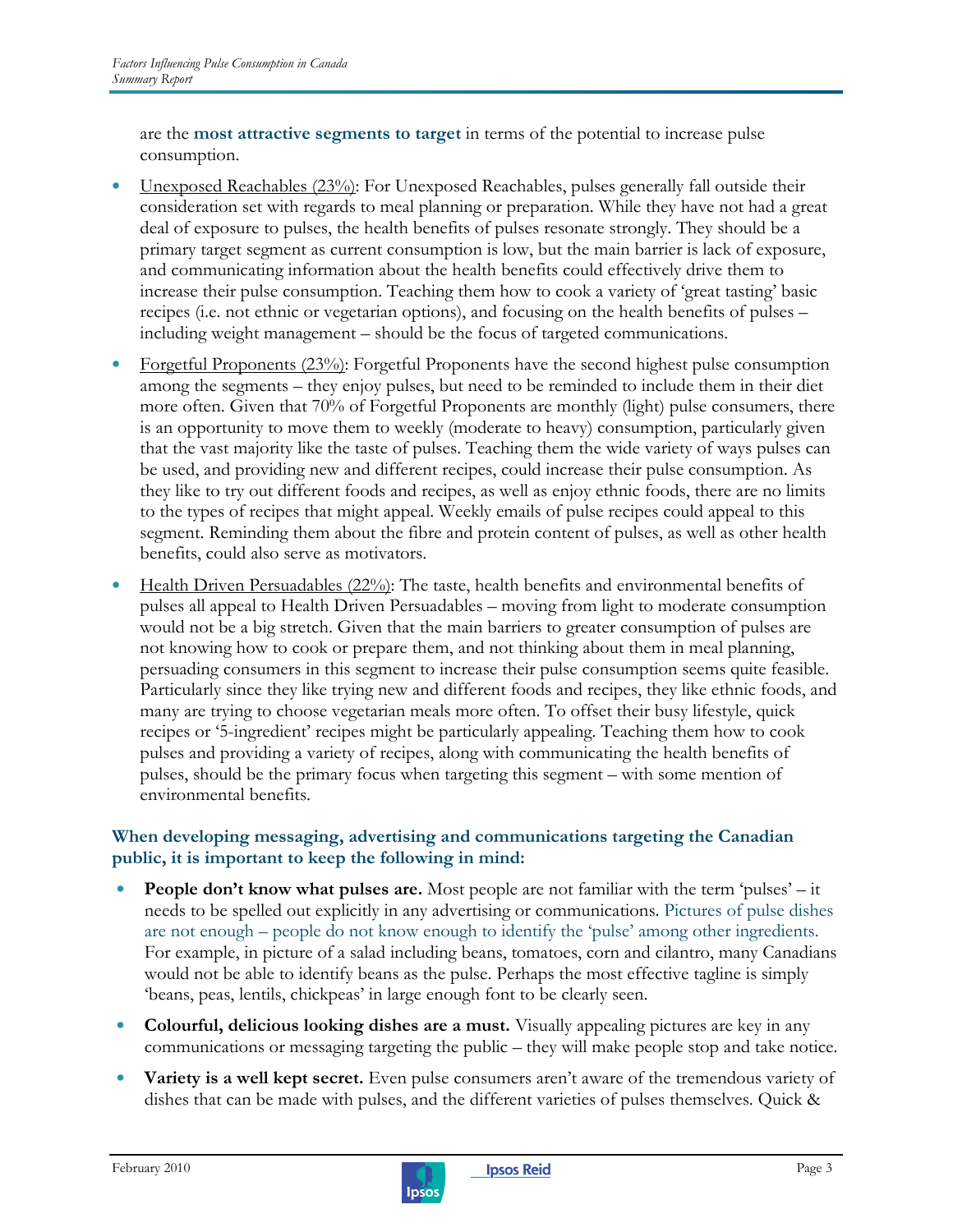easy recipes, ethnic recipes, child-friendly recipes and gourmet meals all have their appeal. Further, most pulse consumers tend to use pulses in side dishes (e.g. soup, salad, dips) rather than as a main part of their meals – elevate pulses from their side dish status.

- The Internet is key. A website address where consumers can find recipes should be a critical component for any advertising or communications. The Internet should be an essential part of any communications strategy.
- High level nutritional and health benefits resonate the most strongly with consumers. For example, live healthy, be heart healthy, packed with protein, high in fibre or low in saturated fat. People are skeptical of specific health benefits and research claims.
- The environment should be a secondary focus. While the environment is important to many, it should be a secondary message – preserving and protecting the environment is unlikely to drive people to increase their pulse consumption.
- The 'grown in Canada' or 'locally grown' message, however, is meaningful. This message does resonate with many and could influence purchase and consumption decisions.
- Weight management is important to Canadians, but... Information around pulse consumption and weight management definitely resonates with many consumers, however, it should not be the major focus of advertising or the key reason given for consuming pulses.
- Communicating at the point of purchase could be effective. In addition to the Internet and traditional media such as newspapers and magazines, distributing information alongside food displays (or tastings) could be a fruitful channel.

#### South Asian immigrants are a viable market for pulse products.

- Pulse consumption is very high.
- Pulse consumption does not decline significantly with tenure in Canada.
- Purchase and consumption of non-traditional forms and dishes (e.g. canned beans, lentil soup, hummus) increases with tenure.
- The facts that pulses are very high in fibre, free of fats and saturated fats, help reduce the risks of diabetes, have a low Glycemic Index and are gluten free, resonate strongly with South Asian immigrants, perhaps reflective of the finding that the incidence of diabetes is significantly higher than among Canadian adults.
- As with the broader Canadian public, South Asian immigrants' attitudes towards food and health indicate that the majority are concerned about maintaining their health and take actions to do so.
- Thus, messaging targeted at the broader public regarding the health benefits of pulses should also resonate with South Asian immigrants.
- The pulse industry may wish to further explore the appeal of processed and/or pre-prepared pulse products among this segment.

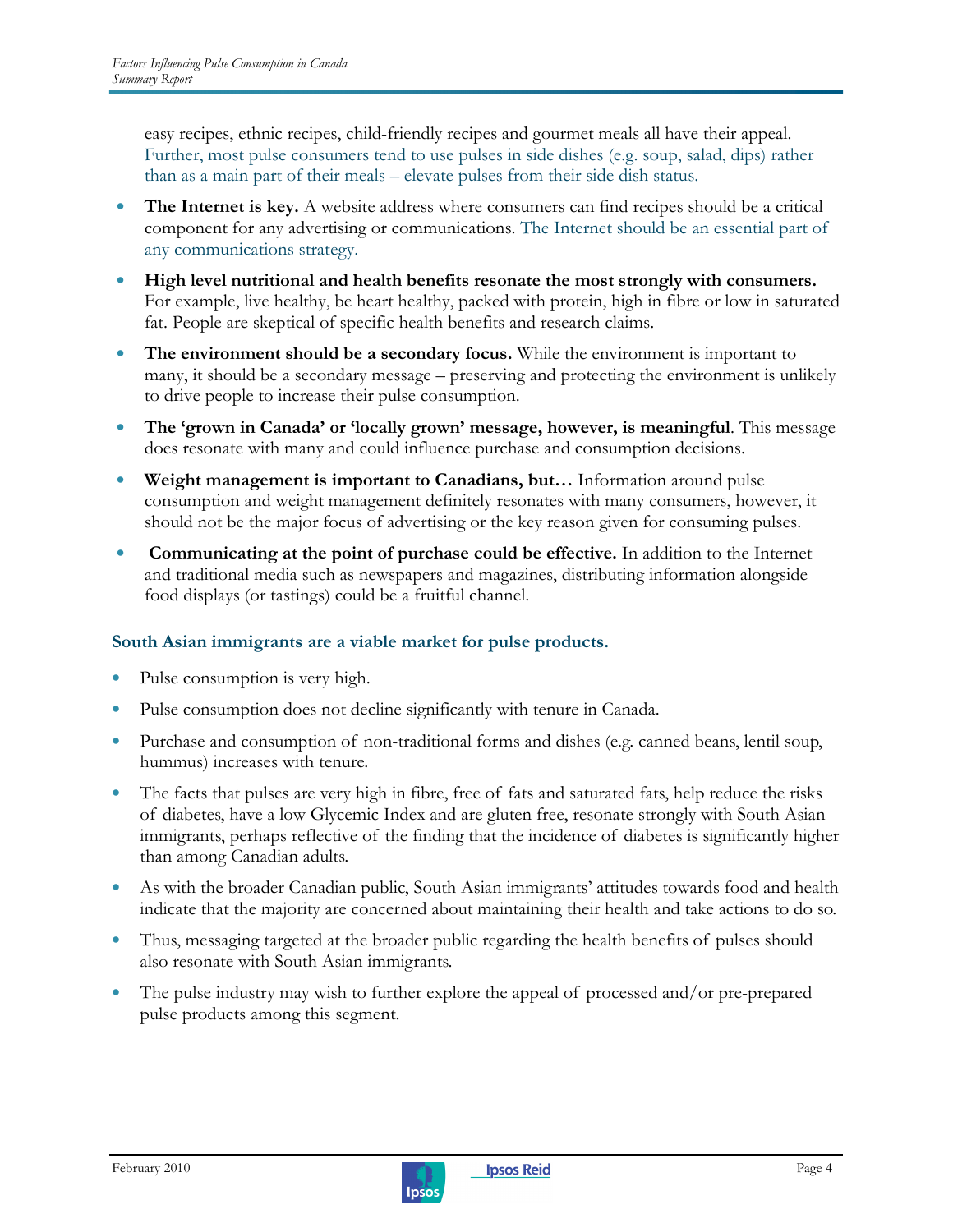# SUMMARY OF KEY FINDINGS

# Background and Methodology

Apart from estimates of per capita consumption, there was a decided lack of publicly available information about pulse consumption in Canada. Information about the motivators and barriers to consuming pulses, and the influence of socio-demographic characteristics and health factors on pulse consumption was absent.

As such, Alberta Agriculture and Rural Development (ARD) wished to conduct quantitative and qualitative research to evaluate the factors influencing pulse consumption in Canada – that is, the who, what, where and why of Canadian pulse consumption. This project was carried out by Alberta Agriculture and Rural Development, with the direction and collaboration of Alberta Pulse Growers Commission and Pulse Canada.

Primary research objectives included:

- Evaluating the key factors that are influencing Canadians' pulse consumption with a focus on: types, frequency and form; motivators and barriers; and the influence of information.
- Providing information that can be used by industry associations and government to form targeted marketing and promotion material for producers, processors and health care professionals.

Given that South Asians are traditionally heavy consumers of pulses, and the large South Asian population in Canada, conducting research with this segment was a secondary research objective.

In order to realize the research objectives, Ipsos Reid utilized two distinct approaches:

- 1) Quantitative Research Between December  $9<sup>th</sup>$  and  $23<sup>rd</sup>$ , 2009, Ipsos Reid conducted a total of 1,100 online interviews with a representative sample of Canadians aged 18 and older, and 230 interviews with South Asian immigrants who have lived in Canada for 20 years or less.
- 2) Qualitative Research Ipsos Reid conducted a total of four focus groups with Canadian adults – two in Edmonton on January  $26<sup>th</sup>$  and two in Toronto on January  $28<sup>th</sup>$ , 2010. In each market, one focus group was conducted with light pulse consumers and non-consumers, and one focus group was conducted with a mix of light, moderate and heavy pulse consumers.

### Types, Frequency and Form

#### Past six months pulse consumption is highest for beans and lowest for lentils. One-in-five Canadians report they have not consumed any pulses in the past six months.

• Overall, two-in-three (66%) Canadian adults indicate they have consumed beans – at home and/or at a restaurant – in the past six months. This drops to just over half with regard to chickpeas (53%) and peas (52%), while consumption of lentils is limited to four-in-ten (41%) Canadians. Four-in-ten (39%) Canadians' pulse consumption is limited to their home only, while 35% have consumed pulses both at home and at a restaurant, and 6% have consumed pulses at restaurants only – the remaining 20% have not consumed pulses at home or at a restaurant in

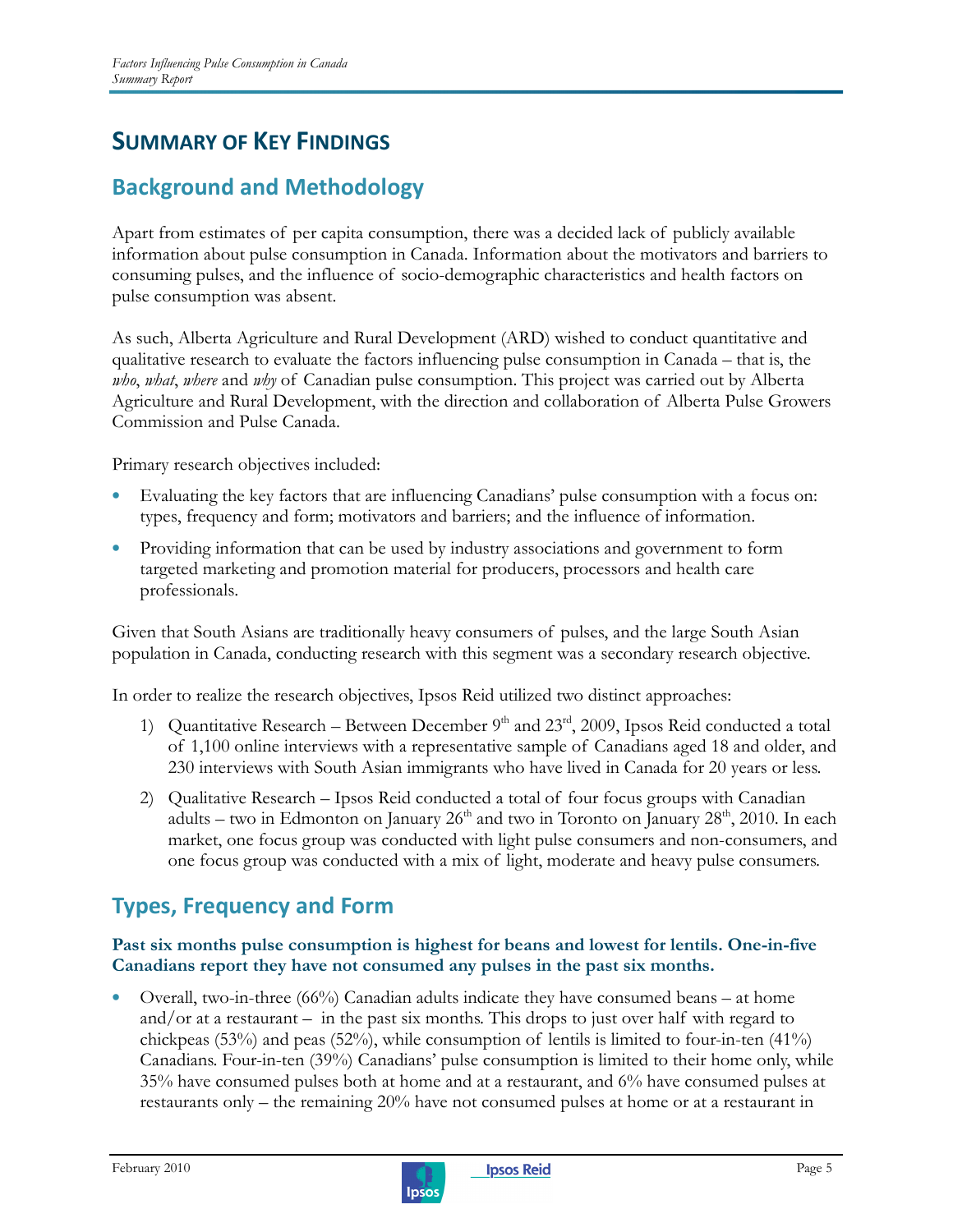the past six months.

#### Among those who have consumed pulses at home in the past six months, frequency of consumption does not vary markedly by type of pulse.

Among consumers of each type of pulse, frequency of weekly consumption is highest for chickpeas (23%) and beans (21%), and slightly lower for lentils (17%) and peas (16%). On a monthly basis, frequency of consumption of beans is highest (68%), followed by chickpeas and lentils (both  $62\%$ ) and then peas  $(57\%)$ .

Overall, 20% of Canadians were heavy to moderate consumers, meaning they report consuming at least one type of pulse on a weekly basis at home; 60% were light consumers, meaning they report consuming at least one type of pulse at home one to three times per month or less than once a month; and 20% were non-consumers, meaning they report they have not consumed any type of pulse at home or at a restaurant during the past six months.

#### Pulse consumption differs significantly by a number of socio-demographic factors.

- Light consumers are older than both non-consumers and moderate to heavy consumers.
- Pulse consumption increases with university education.
- One-quarter (27%) of non-consumers live alone (vs. 18% of light consumers and 15% of moderate to heavy consumers), while the majority  $(51\%)$  of **light consumers** live in twoperson households, and four-in-ten (39%) moderate to heavy consumers have three or more people in their household (vs. 30% of light consumers and non-consumers).
- Perhaps reflective of a smaller household size, **non-consumers** have **lower household** incomes.
- The percentage of respondents **born and raised** in Canada **decreases** significantly as pulse consumption increases. Among non-consumers, 94% were born and raised in Canada – this decreases to 86% among light consumers and 74% among moderate to heavy consumers.

#### Canned, dried and soups are the most common forms of pulses purchased for home consumption across all pulse types. Soup is by far the most frequent dish made with peas and lentils, while dishes made with beans and chickpeas are more diverse.

- For beans, canned whole beans (76%) are the clear leader when it comes to forms purchased. Other frequently purchased forms include dried (54%) and soups (45%), followed by dips or spreads (29%). Curries, chili or stews (68%) and soups (57%) are the most common dishes made, while salads (30%), dishes with refried beans (29%) , hot rice dishes (24%) and dips, spreads or salsas (23%) are mentioned by one-quarter or more bean consumers.
- Dried (65%) or soups (59%) are the predominant forms of purchase for peas, while soups (82%) are by far the most common dishes consumed. About one-quarter (26%) also make main dishes or casseroles, or curries, chili or stews with dried beans at home.
- Seven-in-ten (69%) lentil consumers purchase lentils dried, while 46% purchase them as soups and 43% canned. Similar to peas, soups (82%) are the most common dishes consumed. Curries, chili or stews (33%), main dishes such as casseroles (29%) and salads (26%) are also eaten by more than one-quarter of lentil consumers.

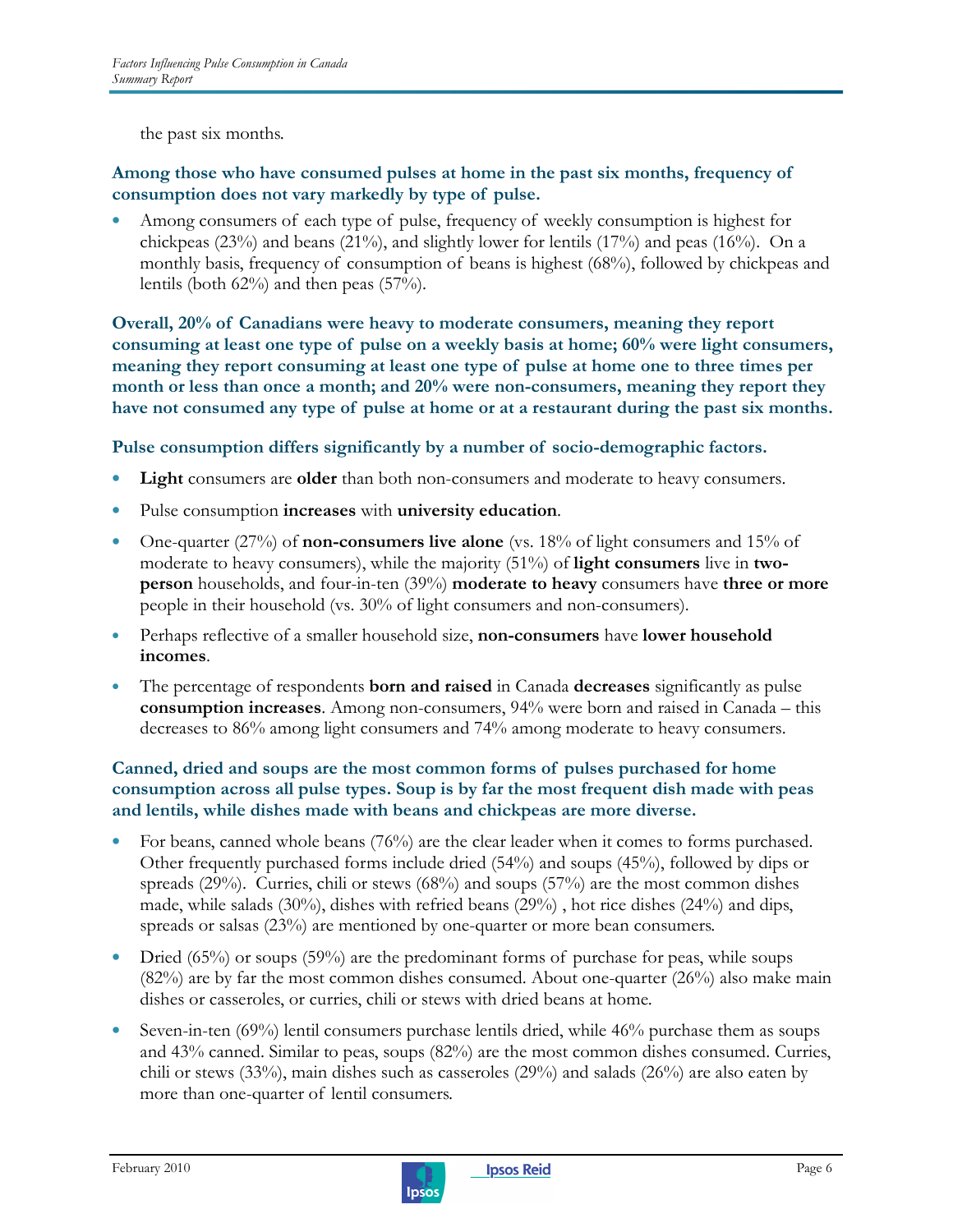The increasing popularity of hummus seems to be a major contributor to chickpea consumption. Canned chickpeas (70%) are the most common form of purchase, followed by dips or spreads (51%), and then dried (29%) and soups (24%). The most common dishes made with chickpeas are quite different than for other pulses – fully one-half (50%) of consumers make hummus or other dips, followed closely by salads (44%). As with other pulses, soups (38%) and curries, chili or stews (33%) are also relatively common dishes.

#### The purchase of pulses at specialty stores or ethnic groceries is quite low, while traditional grocery stores or supermarkets are the predominant choice.

• Nine-in-ten pulse (91%) consumers purchase the pulses they buy at home at a regular grocery store or supermarket, while 14% purchase them at specialty stores and just 9% purchase pulses at ethnic grocery stores.

#### Pulse consumption at restaurants does not vary markedly by restaurant type.

- Weekly consumption at restaurants is low, with fast food leading the way at 7% followed by ethnic and non-ethnic restaurants at 4%. Monthly pulse consumption at restaurants stands at 27% for both fast food and ethnic restaurants, and is slightly lower (23%) at non-ethnic restaurants.
- A variety of types of dishes made with pulses are consumed at restaurants with soup (64%) leading the way, followed by appetizers (52%), salads (45%) and main courses (43%). Consumption of bread products (13%) and desserts (4%) made with pulses is limited.

#### The estimated average weekly cooked pulse consumption among Canadians who report having consumed pulses in the past six months is 1.3 cups and the median is 0.9. This drops to an average of 1.0 cups and a median of 0.6 cups when all Canadians are taken into account.

- The median provides the better estimation of pulse consumption among Canadians given the wide variation in reported consumption.
- A number of estimations and assumptions were used in order to approximate average weekly cooked pulse consumption. This is by no means an accurate measure and was calculated in order to provide a rough estimate and compare pulse consumption between different segments.

#### There is a strong linkage between vegetarianism/ veganism and pulse consumption and a moderate linkage between chronic disease and pulse consumption. Weight and pulse consumption, however, are only weakly linked with similar consumption reported among both average weight and overweight individuals.

- As one might expect, pulse consumption is markedly higher among respondents with a vegetarian or vegan in the household. Consumption of all types of pulses is significantly higher both at home and at restaurants. Further, unlike the broader public, past six months consumption of the different types of pulses does not vary markedly.
- Consumption of beans, peas and lentils, but not chickpeas, is significantly higher among Canadians who have a household member with heart disease or high blood cholesterol, or diabetes. The relationship between these chronic conditions and pulse consumption, however, is not as strong as in the case of vegetarianism/ veganism.

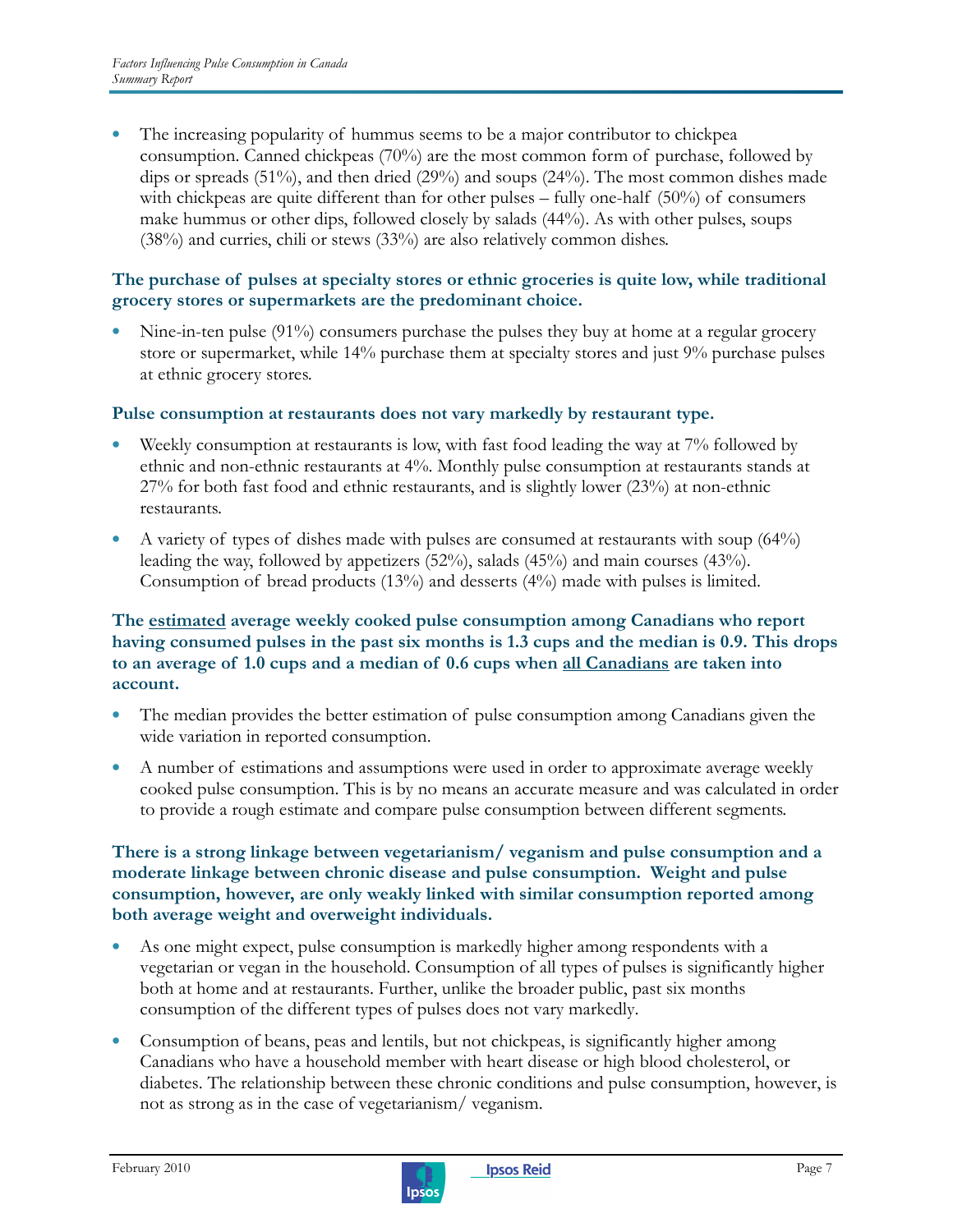### Motivators and Barriers

#### A general dislike of pulses is the main reason given by non-consumers for not eating pulses, while, top-of-mind, light consumers provide a variety of reasons for not eating pulses more often.

- When non-consumers were asked to cite the main reasons why they do not eat pulses, a simple "I don't like them" was by far the most frequent response (43%), while 11% specifically said "I don't like the flavour or taste." Not knowing how to cook pulses/ never having tried to cook them, and pulses not being part of their usual meals/ not a habit, also emerged as barriers.
- The most frequent reasons given by 'light consumers' for not consuming pulses more often are not liking pulses  $(I/mv)$  family do not like them  $-12%$  and  $I/mv$  family do not like the taste – 8%), convenience (16%), not knowing how to cook pulses (13%), not considering pulses as part of their diet  $(10\%)$ , and seeking variety in their diet  $(10\%)$ .

#### On an unaided basis, taste – that is, liking the taste – and health benefits are the top two reasons given by pulse consumers for eating pulses.

When asked for reasons why they eat pulses, the top two responses given by Canadian pulse consumers are "tastes good/ I like them" (36%) and "healthy/ good for you" (34%). Specific health or dietary benefits such as "source of protein" (12%) and "source of fibre" (12%) are also cited, as is the use of pulses for specific recipes ("part of recipe"  $-10\%$ , "good for soups/ stews" –  $8\%$ , "good for chili/ dips" –  $6\%$ ).

#### Canadians have generally positive attitudes towards pulses – most people like them and recognize their nutritional benefits.

- Not thinking about including pulses in meal planning or preparation (58%) and not knowing how to cook or prepare pulses (43%) are perhaps the biggest limitations to consumption, while not liking the taste of pulses (21%, plus 11% not applicable or don't know) and family members not liking to eat pulses (32%, plus 7% don't know) are barriers for a sizeable minority.
- It is notable that only one-third of Canadians agree that pulses are part of their traditional diet  $(33%)$  or that they are trying to choose vegetarian meals more often  $(32%)$ .

#### When asked to trade off the importance of a number of factors, health benefits and taste emerge as the two most important factors when deciding whether or not to eat pulses.

- Being a source of protein and increasing fibre intake are also important, though relatively lower on the scale. It is notable, however, that being a less expensive protein is not a top factor, nor are digestive considerations. Choosing vegetarian foods more often and being part of a traditional diet are rated as the two least important factors when deciding whether or not to eat pulses.
- While health benefits and taste are important factors across the board, interesting differences emerge when the data are analyzed by consumption level. For non-consumers of pulses, taste is the single most important decision factor regarding the consumption of pulses, with health benefits a distant second, and convenience or ease of preparation and being a source of protein tied for third. In contrast, among light consumers, health benefits are the most important factor, while being a source of protein, taste and increasing fibre intake in the next tier of factors. For

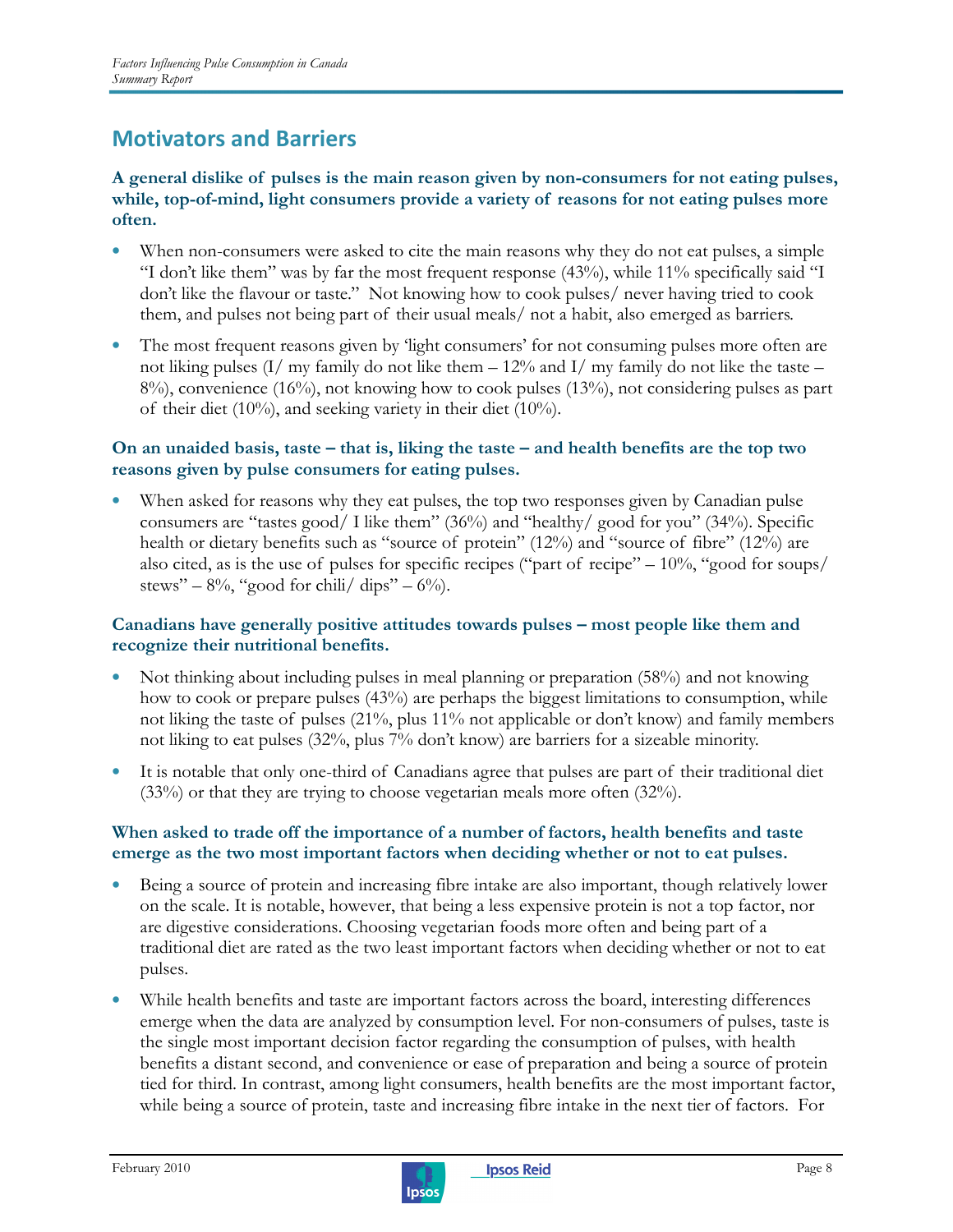moderate to heavy consumers, both health benefits and taste are key decision factors, with being a source of protein and increasing fibre intake also important but relatively lower on the scale.

It is notable, that compared to the importance of protein and fibre, the low fat content of pulses is a relatively less important factor.

#### High fibre and being a source of protein are stronger factors than low fat content, with regard to nutritional factors contributing to the selection of a processed food product containing pulses.

It is notable that 'low in sodium' is not a significant influence, and that very few respondents allocate points to folate. Given that gluten free is a niche market, it is not surprising it receives the lowest number of points.

Communicating a number of facts related to personal health could increase the likelihood of pulse consumption among Canadians; environmental benefits, however, would have a lesser impact.

Canadians' attitudes towards food and health indicate that the majority are concerned about maintaining their health (i.e. eating a healthy diet and weight control), and take actions to do so (i.e. look for healthy snacks, look at nutritional labels and exercise).

- Given the nutritional and health benefits of pulses, this is a positive for the pulse industry. So too is the finding that three-in-four Canadians like to try out new or different types of foods and recipes, and that about six-in-ten enjoy eating ethnic foods traditionally high in pulses.
- It is interesting that the 'made/ grown in Canada label' is a consideration in food purchases for a strong majority of Canadians, while sustainable agricultural practices are comparatively less important.

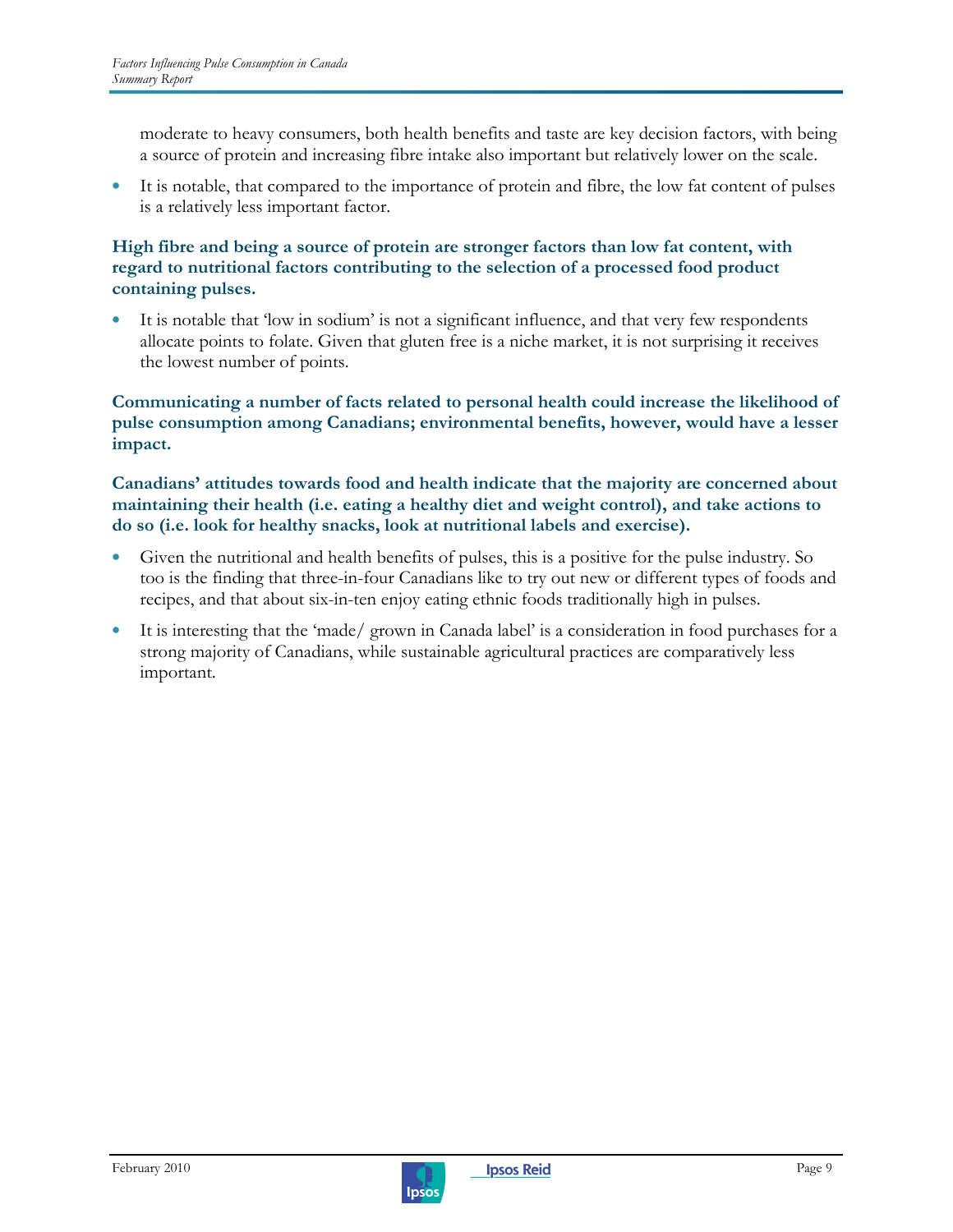### Information Sources

#### Canadians get information about healthy eating from a variety of sources.

The most frequent sources selected were nutrition or food labels  $(56\%)$ , cookbooks  $(46\%)$ , friends, family or colleagues (45%), Canada's Food Guide (39%) and health professionals (38%). Grocery stores (32%) and newspapers (27%) are also selected by more than one-in-four respondents, while mentions of other traditional media are comparatively lower.

#### Cookbooks are the most frequently selected information source for getting information about preparing pulses.

- Cookbooks (57%) are followed by family (28%), friends or colleagues (27%) and personal experience  $(26%)$ . Grocery stores  $(18%)$  and websites  $(15%)$  are only other channels selected by more than one-in-ten respondents.
- When focus group participants were asked where they got recipes in general, cookbooks and family were also frequent mentions, with family (particularly mothers) being a key source of information. Many also mentioned magazines and newspapers as sources for recipes. A few mentioned they watched food shows on television, and that they would seek out interesting recipes they saw online.
- When asked where they would go to find new recipes, family again emerged as a key 'trusted' resource. Apart from family, the Internet was the clear choice. It is notable that the use of Google, rather than specific recipe or food websites, is the predominant means of looking up recipes.

### Market Segmentation

Segmentation seeks to identify homogeneous groups of consumers to effectively target via marketing – this can include product development, pricing, distribution and/or promotion. Once like-minded, or attitudinally similar, people are found these are grouped in segments and then the behavioural and demographic differences are analyzed in order to profile them and 'see' them in an everyday life context.

The pulse segmentation utilized a statistical technique called K-means. This is the most traditional technique and is useful for attitudinal segmentations where there are very distinct segments of approximately equal size. The segmentation solution was based on responses to a total of 21 attitudinal statements.

Ipsos Reid studied a number of possible segment solutions, and looked at the main drivers of the segments as well as how each solution is reflected in the other. The segment solution that presented the most 'logical' way of looking at this market was the one chosen, in this case, a five-segment solution.

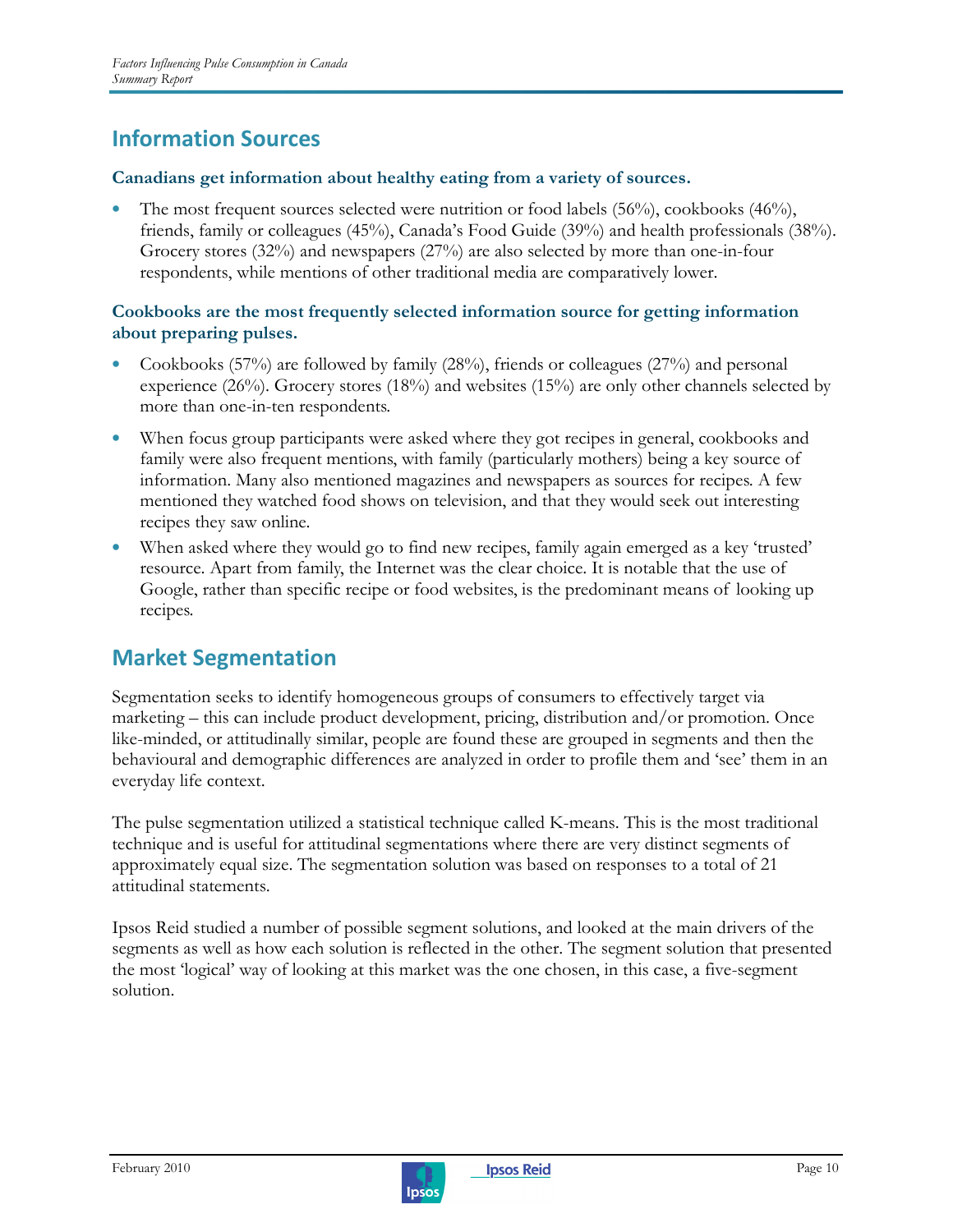#### Informed Champions (20%)

Informed Champions embrace virtually all aspects of pulses from taste, to health benefits to environmental benefits. Given their already high levels of pulse consumption and positive attitudes towards pulses, food and health Informed Champions are not a key target for marketing efforts. That being said, it is likely that messages targeting other segments will reach Informed Champions and will resonate strongly.



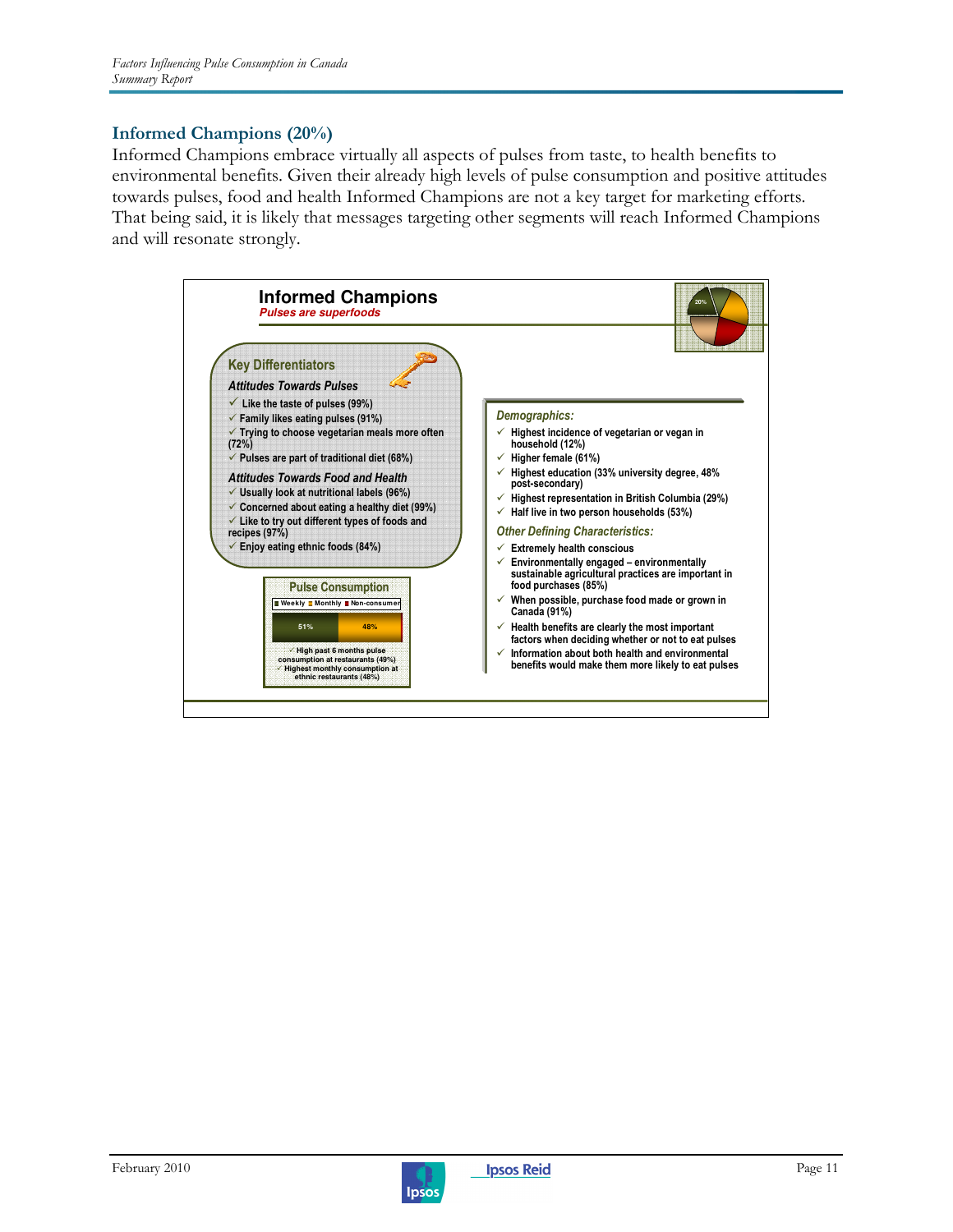#### Disinterested Unreachables (12%)

Disinterested Unreachables are disengaged when it comes to food and health. They are not an attractive segment to target. As a group, very little would convince them to incorporate pulses in their diet; communicating recipe ideas, health benefits or environmental benefits are all unlikely to have an impact.



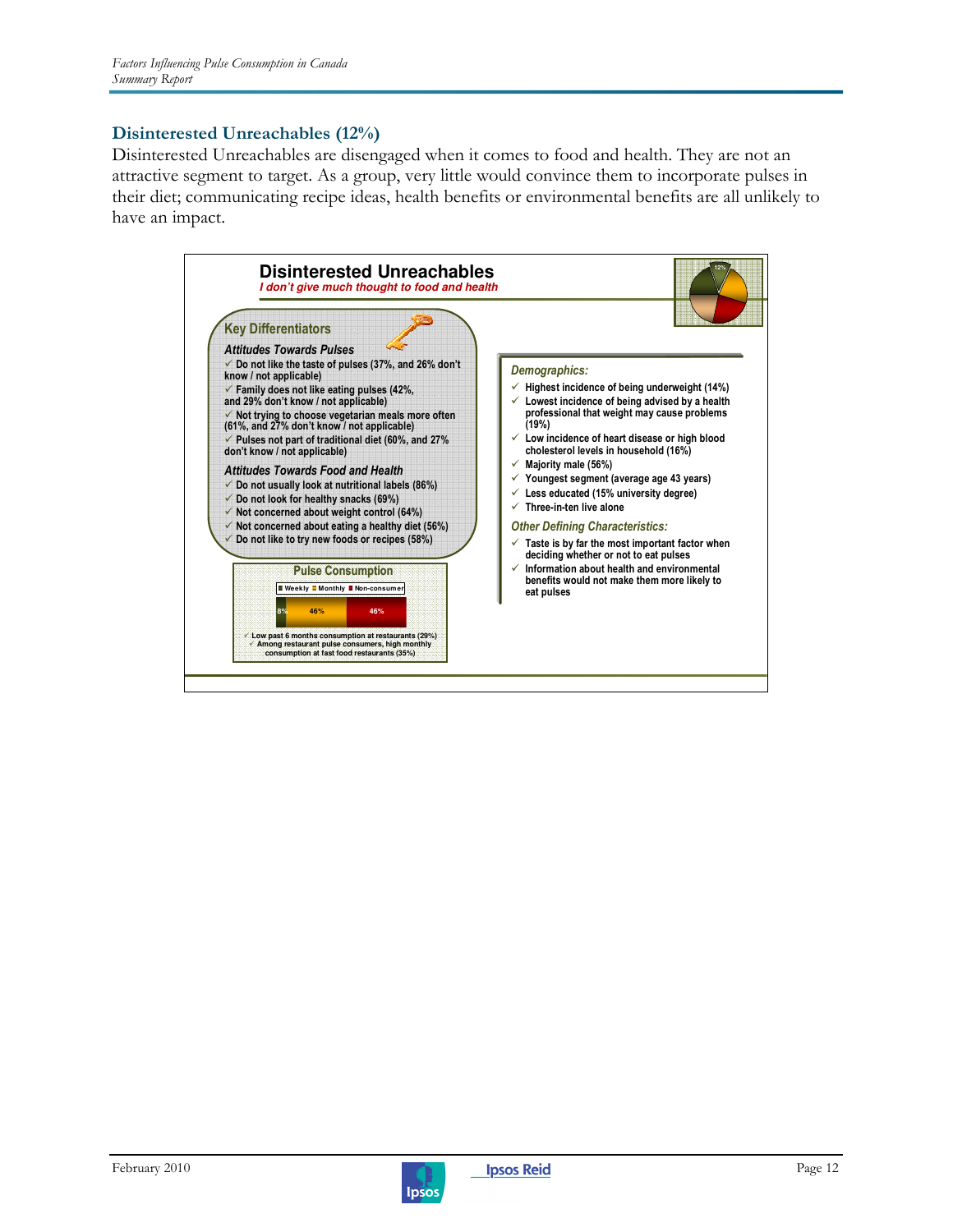#### Unexposed Reachables (23%)

For Unexposed Reachables, pulses generally fall outside their consideration set. While they have not had a great deal of exposure to pulses, the health benefits of pulses resonate strongly. They should be a primary target segment as current consumption is low, but the main barrier is lack of exposure, and communicating information about the health benefits could effectively drive them to increase their pulse consumption. Teaching them how to cook a variety of 'great tasting' basic recipes (i.e. not ethnic or vegetarian options), and focusing on the health benefits of pulses – including weight management – should be the focus of targeted communications.



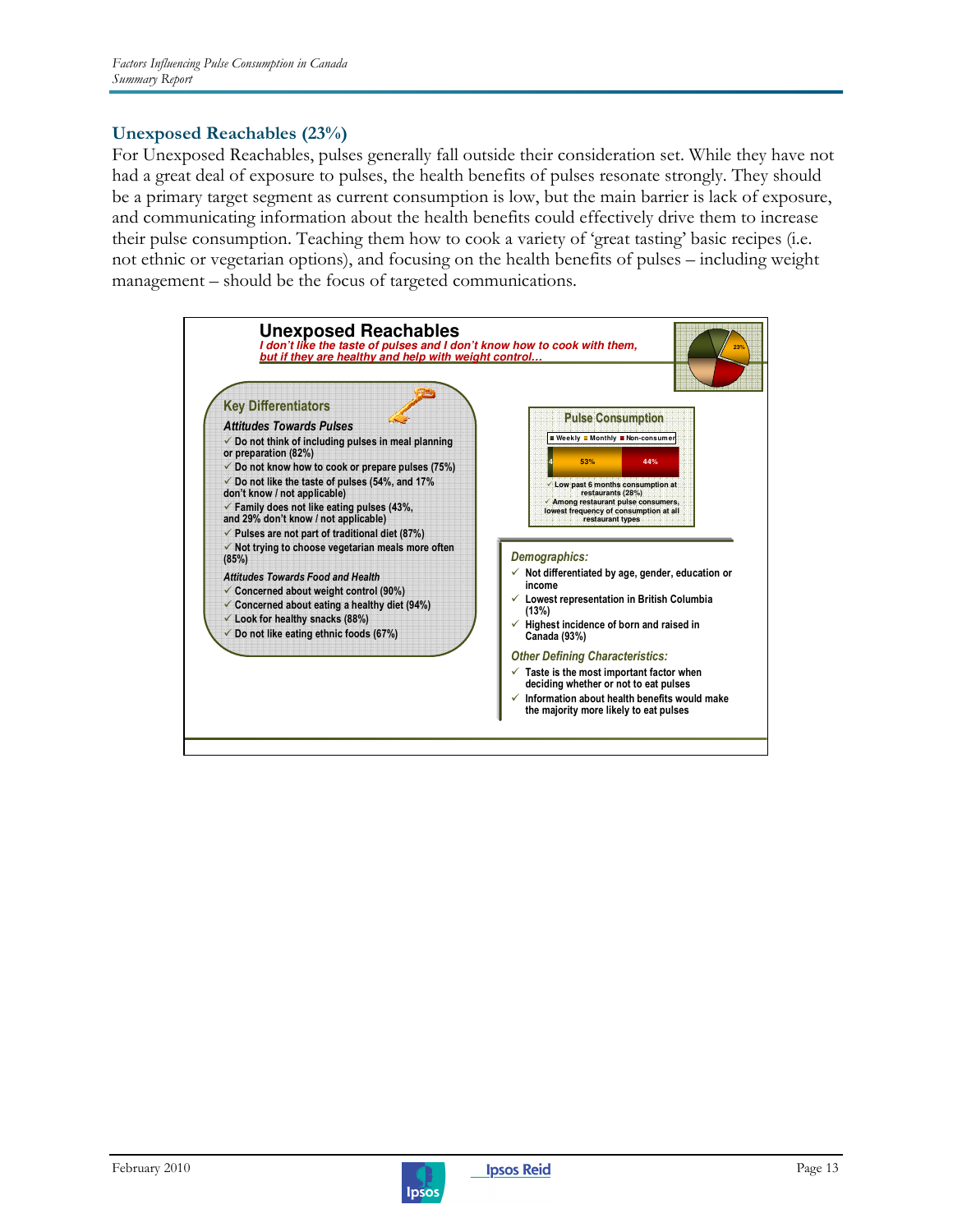#### Forgetful Proponents (23%)

Forgetful proponents have the second highest pulse consumption among the segments – they enjoy pulses, but need to be reminded to include them in their diet more often. Given that 70% of Forgetful Proponents are monthly (light) pulse consumers, there is an opportunity to move them to weekly (moderate to heavy) consumption, particularly given that the vast majority like pulses. Teaching them the wide variety of ways pulses can be used, and providing new and different recipes, could increase their pulse consumption. As they like to try out different foods and recipes, as well as enjoy ethnic foods, there are no limits to the types of recipes that might appeal. Weekly emails of pulse recipes could appeal to this segment. Reminding them about the fibre and protein content of pulses, as well as other health benefits, could also serve as motivators.



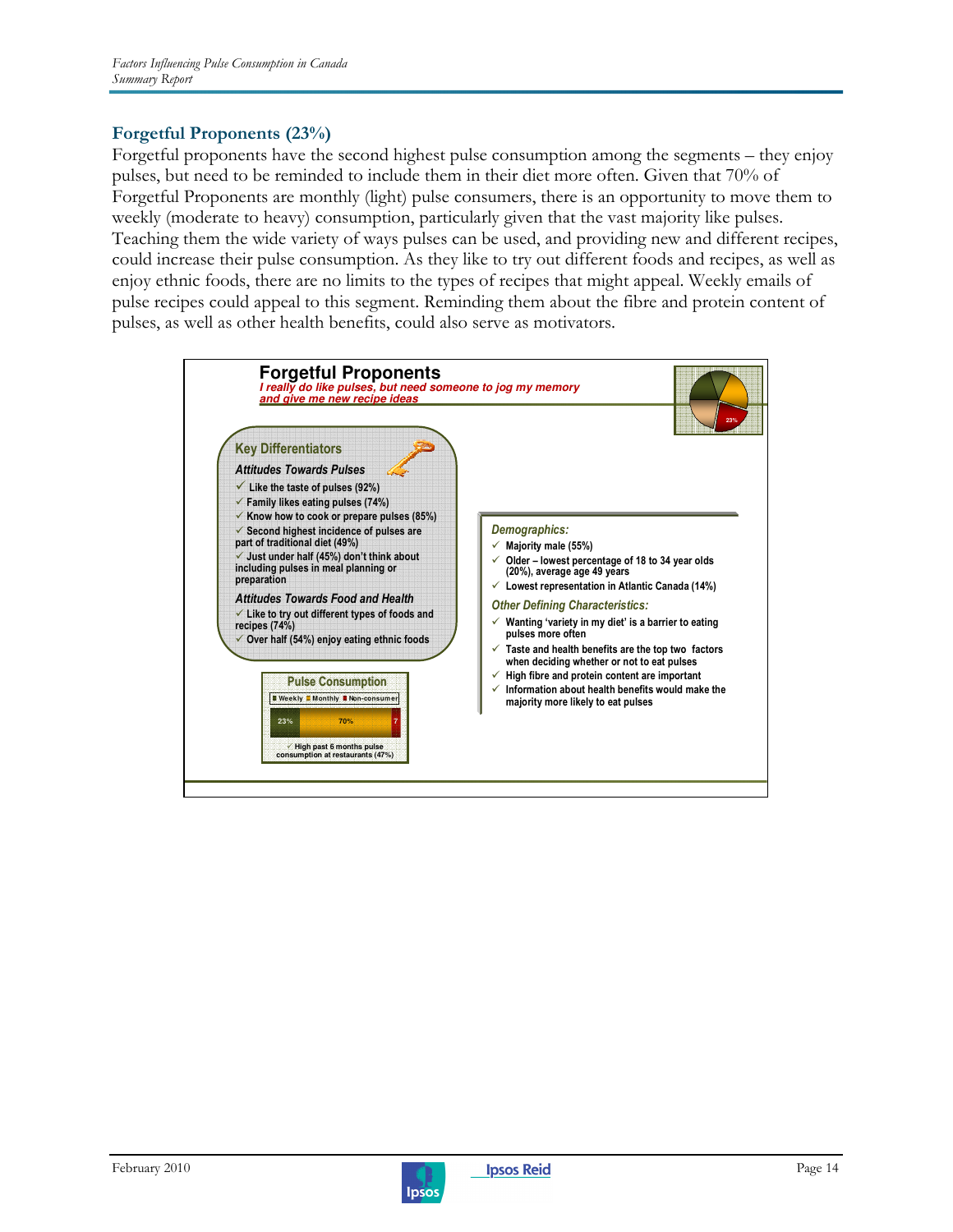#### Health Driven Persuadables (22%)

The taste, health benefits and environmental benefits of pulses all appeal to Health Driven Persuadables – moving from light to moderate consumption would not be a big stretch. Given that the main barriers to greater consumption of pulses are not knowing how to cook or prepare them, and not thinking about them in meal planning, persuading consumers in this segment to increase their pulse consumption seems quite feasible. Particularly since they like trying new and different foods and recipes, they like ethnic foods, and many are trying to choose vegetarian meals more often. To offset their busy lifestyle, quick recipes or '5-ingredient' recipes might be particularly appealing. Teaching them how to cook pulses and providing a variety of recipes, along with communicating the health benefits of pulses, should be the primary focus when targeting this segment – with some mention of environmental benefits.



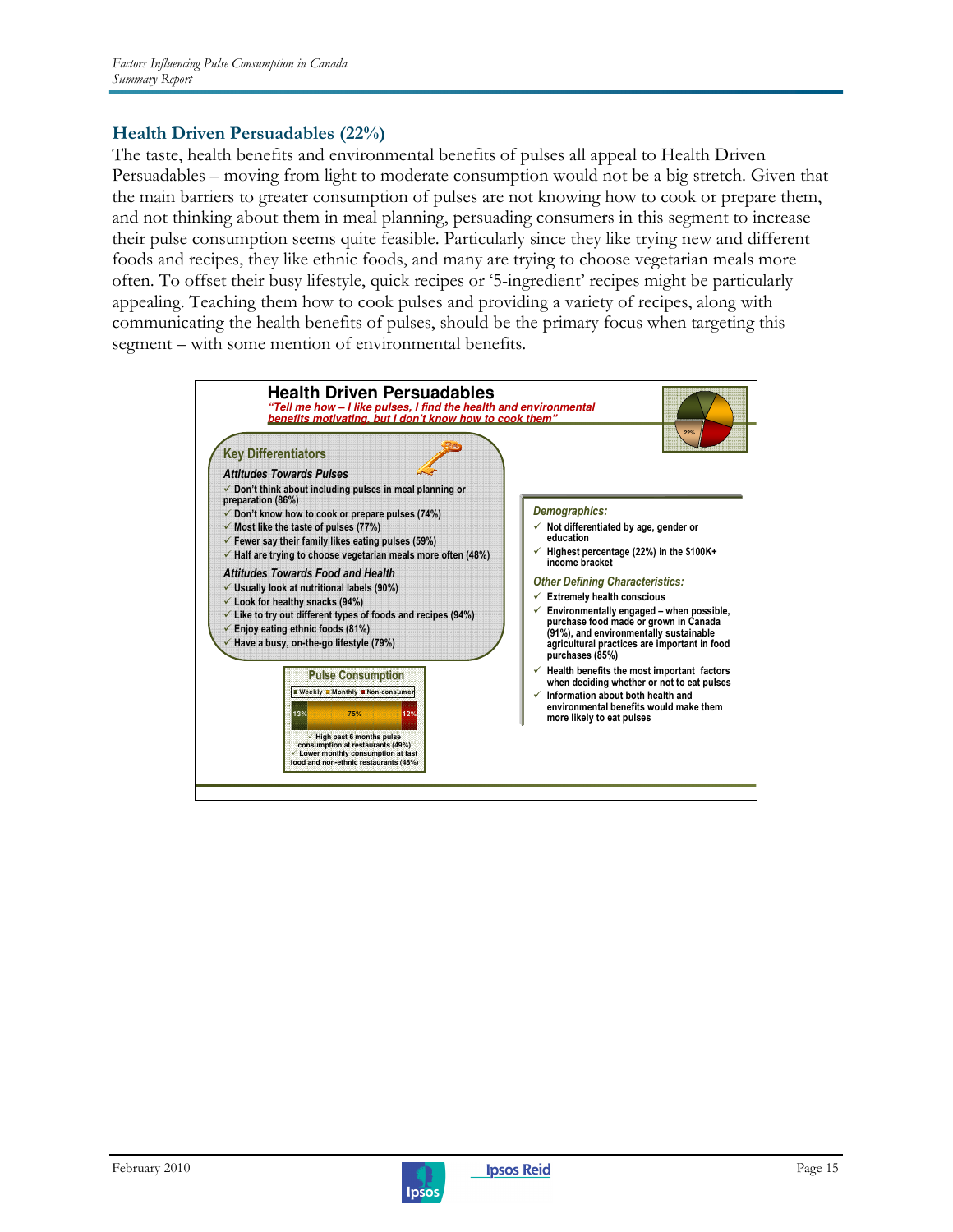#### Segmentation Summary

| <b>Segment Name</b><br>& Size                       | <b>Informed</b><br>Champions (20%)                                                                                                                                                   | <b>Disinterested</b><br><b>Unreachables</b><br>(12%)                                                                                                                                                                                                           | <b>Unexposed</b><br>Reachables (23%)                                                                                                                                                                                                                                                                                        | <b>Forgetful</b><br>Proponents (23%)                                                                                                                                                                                                                                                                 | <b>Health Driven</b><br><b>Persuadables</b><br>(22%)                                                                                                                                                                                                                               |
|-----------------------------------------------------|--------------------------------------------------------------------------------------------------------------------------------------------------------------------------------------|----------------------------------------------------------------------------------------------------------------------------------------------------------------------------------------------------------------------------------------------------------------|-----------------------------------------------------------------------------------------------------------------------------------------------------------------------------------------------------------------------------------------------------------------------------------------------------------------------------|------------------------------------------------------------------------------------------------------------------------------------------------------------------------------------------------------------------------------------------------------------------------------------------------------|------------------------------------------------------------------------------------------------------------------------------------------------------------------------------------------------------------------------------------------------------------------------------------|
| <b>Motto</b>                                        | "Pulses are<br>superfoods"                                                                                                                                                           | "I don't give much<br>thought to food and<br>health"                                                                                                                                                                                                           | "I don't like the<br>taste and I don't<br>know how to cook<br>them, but if they are<br>healthy and help<br>with weight<br>control"                                                                                                                                                                                          | "I really like pulses,<br>but need someone<br>to jog my memory<br>and give me new<br>recipe ideas"                                                                                                                                                                                                   | "Tell me how! I like<br>pulses, I find the<br>health and enviro<br>benefits motivating.<br>but I don't know<br>how to cook them"                                                                                                                                                   |
| <b>Pulse</b><br><b>Consumption</b>                  | •51% weekly<br>consumers & 48%<br>monthly consumers<br>• Highest frequency<br>of monthly<br>consumption at<br>ethnic restaurants                                                     | • 46% non-<br>consumers & 46%<br>monthly consumers<br>• Among restaurant<br>consumers, high<br>consumption at fast<br>food restaurants<br>(35%)                                                                                                                | $\cdot$ 44% non-<br>consumers & 53%<br>monthly consumers<br>• Among restaurant<br>consumers, lowest<br>frequency of<br>consumption                                                                                                                                                                                          | • 70% monthly<br>consumers & 23%<br>weekly consumers<br>• High past 6<br>months<br>consumption at<br>restaurants (47%)                                                                                                                                                                               | •75% monthly<br>consumers & 13%<br>weekly consumers<br>• Lower frequency<br>of consumption at<br>fast food and non-<br>ethnic restaurants                                                                                                                                          |
| <b>Attitudes</b><br><b>Towards</b><br><b>Pulses</b> | • Like the taste<br>(99%<br>• Family likes eating<br>pulses (91%)<br>• Trying to choose<br>vegetarian meals<br>more often (72%)<br>• Pulses are part of<br>traditional diet<br>(68%) | • Don't like the taste<br>of pulses (37%;<br>26% DK/NA)<br>• Family doesn't like<br>eating pulses (42%;<br>29% DK/NA)<br>• Not trying to<br>choose vegetarian<br>meals more often<br>(61%; 27% DK/NA)<br>• Not part of<br>traditional diet<br>(60%; 27% DK/NA) | • Don't think of<br>including in meal<br>planning (82%)<br>• Don't know how to<br>cook or prepare<br>(75%)<br>• Don't like the taste<br>(54%; 17% DK/NA)<br>• Family doesn't like<br>eating pulses (43%;<br>29% DK/NA)<br>• Not part of<br>traditional diet<br>(87%)<br>• Not trying to<br>choose vegetarian<br>meals (85%) | • Like the taste<br>(92%)<br>• Family likes eating<br>pulses (74%)<br>• Know how to cook<br>or prepare pulses<br>(85%)<br>• Half say pulses<br>are part of<br>traditional diet<br>(49%)<br>• Just under half<br>(45%) don't think<br>about including<br>pulses in meal<br>planning or<br>preparation | • Don't think of<br>including in meal<br>planning (86%)<br>• Don't know how to<br>cook or prepare<br>(74%)<br>• Most like the taste<br>(77%)<br>• Fewer say their<br>family likes eating<br>pulses (59%)<br>• Half are trying to<br>choose vegetarian<br>meals more often<br>(48%) |

| <b>Segment Name</b><br>& Size     | <b>Informed</b><br>Champions (20%)                                                                                                                                                                                                                                               | <b>Disinterested</b><br><b>Unreachables</b><br>(12%)                                                                                                                                                                                                                                                                | <b>Unexposed</b><br>Reachables (23%)                                                                                                                                                                              | <b>Forgetful</b><br>Proponents (23%)                                                                                                                                                                                                                         | <b>Health Driven</b><br><b>Persuadables</b><br>(22%)                                                                                                                                                                                                 |
|-----------------------------------|----------------------------------------------------------------------------------------------------------------------------------------------------------------------------------------------------------------------------------------------------------------------------------|---------------------------------------------------------------------------------------------------------------------------------------------------------------------------------------------------------------------------------------------------------------------------------------------------------------------|-------------------------------------------------------------------------------------------------------------------------------------------------------------------------------------------------------------------|--------------------------------------------------------------------------------------------------------------------------------------------------------------------------------------------------------------------------------------------------------------|------------------------------------------------------------------------------------------------------------------------------------------------------------------------------------------------------------------------------------------------------|
| <b>Profile</b>                    | • Highest incidence<br>of vegetarian or<br>vegan in household<br>(12%)<br>• Higher female<br>$(61\%)$<br>• Highest education<br>(33% university<br>degree, 48% post-<br>secondary)<br>• Highest in British<br>Columbia (29%)<br>• Half live in two<br>person households<br>(53%) | • Highest<br>percentage of<br>underweight (14%)<br>• Low incidence of<br>heart disease or<br>high blood<br>cholesterol levels in<br>household (16%)<br>• Majority male<br>(56%)<br>• Youngest<br>segment (average<br>age 43 years)<br>• Less educated<br>(15% university<br>degree)<br>• Three-in-ten live<br>alone | • Not differentiated<br>by age, gender,<br>education or<br>income<br>• Lowest in British<br>Columbia (13%)<br>• Highest incidence<br>of born and raised<br>in Canada (93%)                                        | • Majority male<br>(55%)<br>• Older - lowest<br>percentage of 18 to<br>34 year olds (20%),<br>average age 49<br>vears<br>• Lowest in Atlantic<br>Canada (14%)                                                                                                | • Not differentiated<br>by age, gender or<br>education<br>• Highest<br>percentage (22%)<br>in the $$100K+$<br>income bracket                                                                                                                         |
| Messaging and<br><b>Marketing</b> | • Highest<br>$consumption - no$<br>need to target<br>directly<br>• Messages<br>targeting other<br>segments will<br>resonate                                                                                                                                                      | • Low opportunity<br>segment<br>• Recipe ideas,<br>health benefits and<br>environmental<br>benefits unlikely to<br>have any impact                                                                                                                                                                                  | • Best opportunity<br>for converting non-<br>consumers<br>• Provide a variety<br>of 'great tasting'<br>basic recipes for<br>pulses<br>• Focus on the<br>health benefits of<br>pulses, including<br>weight control | • Opportunity to<br>move from monthly<br>to weekly<br>• Provide new and<br>different recipes -<br>teach them the<br>wide variety of<br>ways they can be<br>used<br>• Remind about the<br>fibre and protein<br>content as well as<br>other health<br>benefits | • Opportunity to<br>move from monthly<br>to weekly<br>• Teach them how<br>to cook pulses<br>• Provide a variety<br>of quick, easy to<br>prepare recipes<br>including vegetarian<br>and ethnic<br>• Primary focus<br>health; secondary<br>environment |

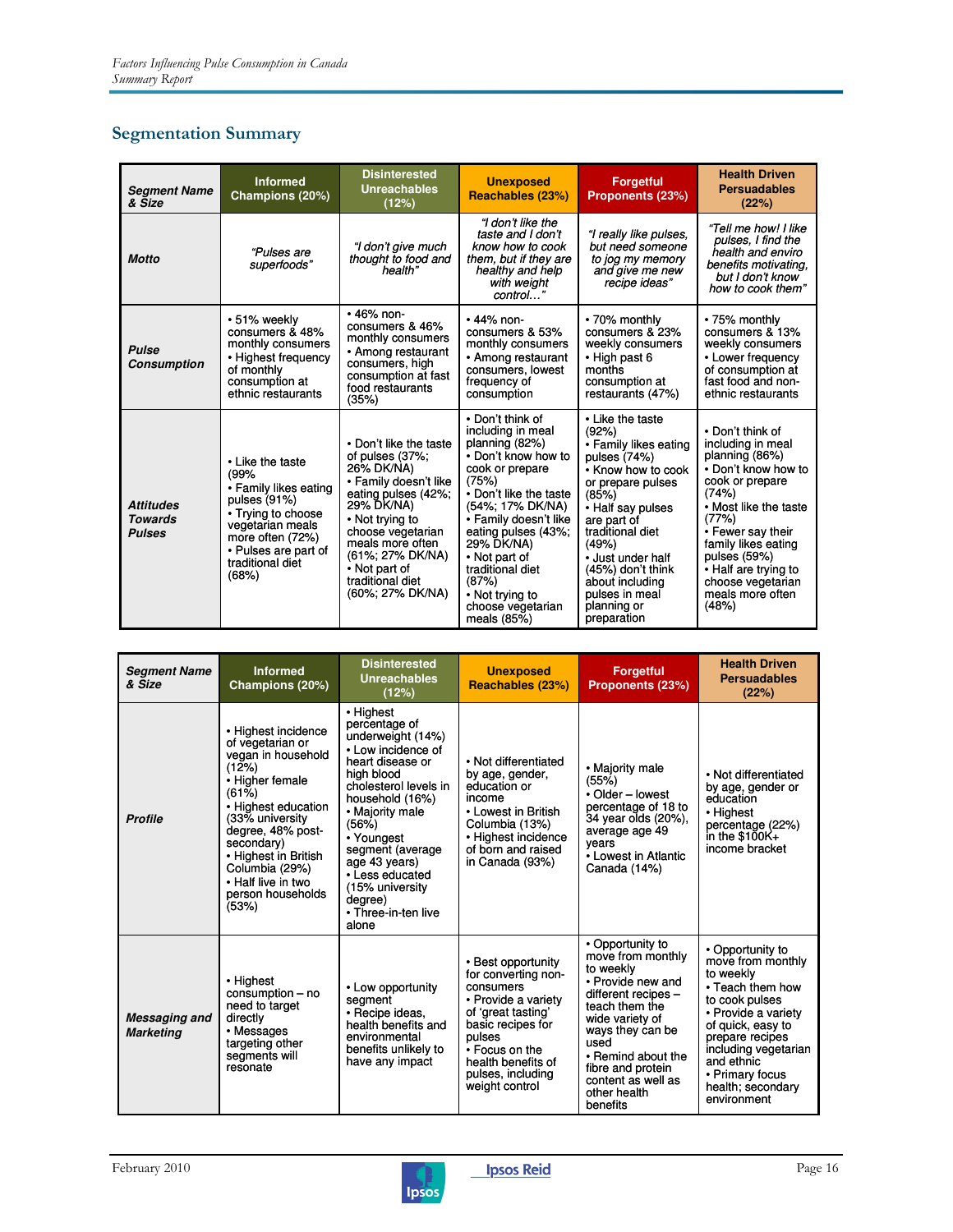| <b>Segment Name</b><br>& Size                         | <b>Informed</b><br>Champions (20%)                                                                                                                                                                                                                                                                                                                    | <b>Disinterested</b><br><b>Unreachables</b><br>(12%)                                                                                                                                                                                                                         | <b>Unexposed</b><br>Reachables (23%)                                                                                                                                                       | <b>Forgetful</b><br>Proponents (23%)                                                                                                                                                                                                                                                                                                          | <b>Health Driven</b><br><b>Persuadables</b><br>(22%)                                                                                                                                                                                                                                                                                     |
|-------------------------------------------------------|-------------------------------------------------------------------------------------------------------------------------------------------------------------------------------------------------------------------------------------------------------------------------------------------------------------------------------------------------------|------------------------------------------------------------------------------------------------------------------------------------------------------------------------------------------------------------------------------------------------------------------------------|--------------------------------------------------------------------------------------------------------------------------------------------------------------------------------------------|-----------------------------------------------------------------------------------------------------------------------------------------------------------------------------------------------------------------------------------------------------------------------------------------------------------------------------------------------|------------------------------------------------------------------------------------------------------------------------------------------------------------------------------------------------------------------------------------------------------------------------------------------------------------------------------------------|
| <b>Attitudes</b><br><b>Towards Food</b><br>and Health | • Usually look at<br>nutritional labels<br>(96%)<br>• Concerned about<br>eating a healthy<br>diet (99%)<br>• Like to try out<br>different types of<br>foods and recipes<br>(97%)<br>• Enjoy eating<br>ethnic foods (84%)                                                                                                                              | • Do not usually<br>look at nutritional<br>labels (86%)<br>.Do not look for<br>healthy snacks<br>(69%)<br>•Not concerned<br>about weight<br>control (64%)<br>•Not concerned<br>about eating a<br>healthy diet (56%)<br>• Do not like to try<br>new foods or<br>recipes (58%) | • Concerned about<br>weight control<br>$(90\%)$<br>• Concerned about<br>eating a healthy<br>diet (94%)<br>• Look for healthy<br>snacks (88%)<br>• Do not like eating<br>ethnic foods (67%) | • Like to try out<br>different types of<br>foods and recipes<br>(74%)<br>• Over half (54%)<br>enjoy eating ethnic<br>foods                                                                                                                                                                                                                    | • Usually look at<br>nutritional labels<br>(90%)<br>• Look for healthy<br>snacks (94%)<br>• Like to try out<br>different types of<br>foods and recipes<br>(94%)<br>• Enjoy eating<br>ethnic foods (81%)<br>• Busy, on-the-go<br>lifestyle (79%)                                                                                          |
| <b>Other Defining</b><br><b>Characteristics</b>       | • Extremely health<br>conscious<br>• Environmentally<br>engaged and when<br>possible, buy food<br>grown in Canada<br>• Health benefits<br>clearly the most<br>important factors<br>when deciding<br>whether or not to<br>eat pulses<br>• Info about both<br>health and<br>environmental<br>benefits would have<br>a positive impact on<br>consumption | • Taste is by far the<br>most important<br>factor when<br>deciding whether or<br>not to eat pulses<br>• Info about health<br>and environmental<br>benefits would not<br>make most more<br>likely to eat pulses                                                               | • Taste is the most<br>important factor<br>when deciding<br>whether or not to<br>eat pulses<br>• Info about health<br>benefits would<br>make the majority<br>more likely to eat<br>pulses  | • Wanting 'variety in<br>my diet' is a barrier<br>to eating pulses<br>more offen<br>• Taste and health<br>benefits are the top<br>two factors when<br>deciding whether to<br>eat pulses<br>• High fibre and<br>protein content are<br>important<br>• Info about health<br>benefits would<br>make the majority<br>more likely to eat<br>pulses | • Extremely health<br>conscious<br>• Environmentally<br>engaged and when<br>possible, buy food<br>grown in Canada<br>• Health benefits<br>the most important<br>factors when<br>deciding whether or<br>not to eat pulses<br>• Info about both<br>health and<br>environmental<br>benefits would<br>make them more<br>likely to eat pulses |

### Messaging and Communications

Key takeaways for communicating with the public are:

1) People don't know what pulses are. Most people are not familiar with the term 'pulses' – it needs to be spelled out explicitly in any advertising or communications. Pictures of pulse dishes are not enough – people do not know enough to identify the 'pulse' among other ingredients. For example, in picture of a salad including beans, tomatoes, corn and cilantro, many Canadians would not be able to identify beans as the pulse. Perhaps the most effective tagline is simply 'beans, peas, lentils, chickpeas' in large enough font to be clearly seen.

# Pulses beans peas lentils chickpeas

2) Colourful, delicious looking dishes are a must. Visually appealing pictures are key in any communications or messaging targeting the public – they will make people stop and take notice.

3) Recipes, recipes, recipes! Variety is a well kept secret. Even pulse consumers aren't aware of the tremendous variety of dishes that can be made with pulses, and they different varieties of pulses themselves. Quick & easy recipes, ethnic recipes, child-friendly recipes and gourmet meals all have their appeal. Further, most pulse consumers tend to use pulses in side dishes (e.g. soup, salad, dips) rather than as a main part of their meals – elevate pulses from their side dish status.

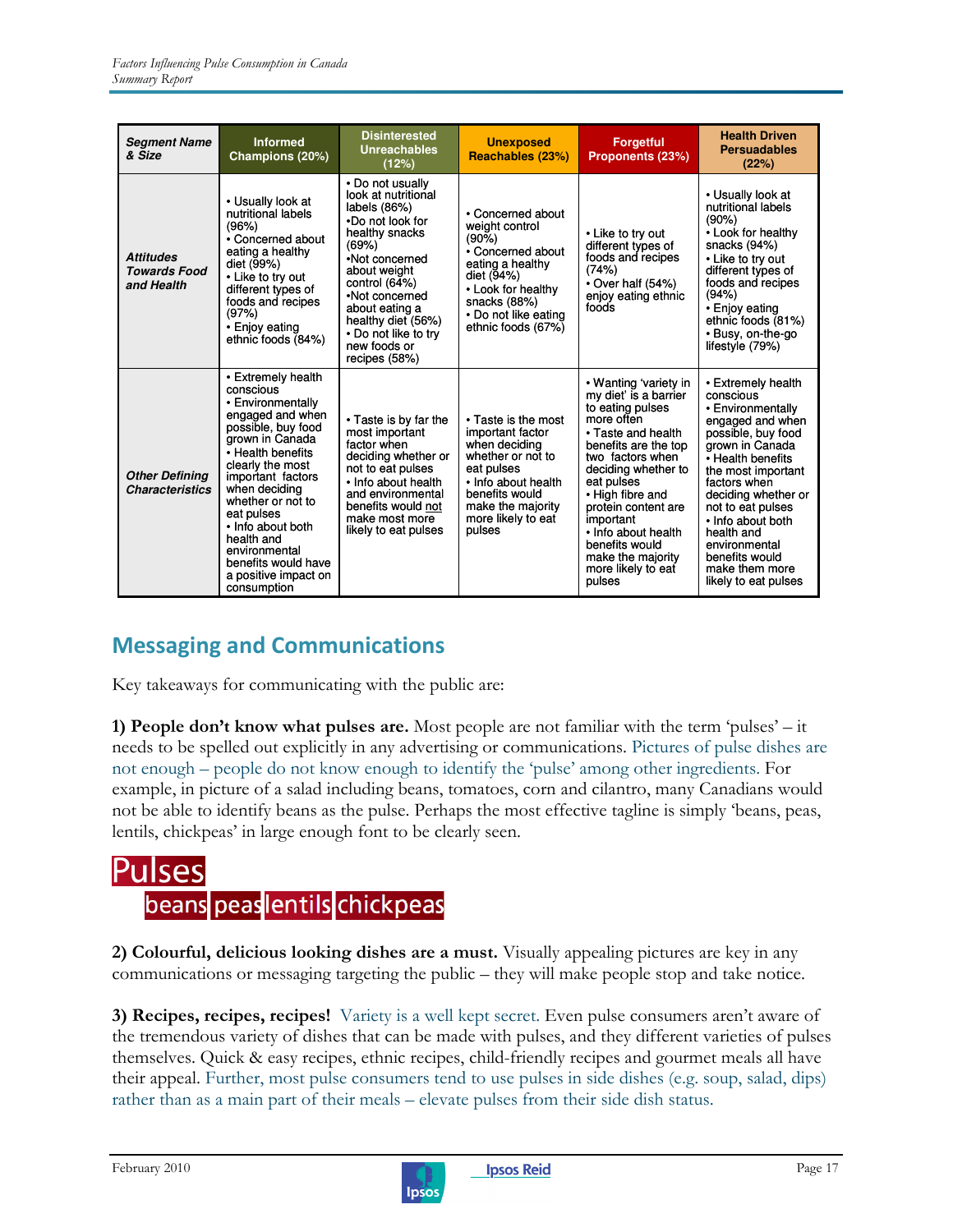Pulse Canada already has a database of visually appealing dishes and a wide array of recipes – these are an excellent example of the types of recipes to share more widely with the public.

4) The internet is key. A website address where consumers can find recipes should be a critical component for any advertising or communications. The Internet should be an essential part of any communications strategy.

5) High level nutritional and health benefits resonate the most strongly with consumers. For example, live healthy, be heart healthy, packed with protein, high in fibre or low in saturated fat. People are skeptical of specific health benefits and research claims.

6) The environment should be a secondary focus. While the environment is important to many, it should be a secondary message – preserving and protecting the environment is unlikely to drive people to increase their pulse consumption.

7) The 'grown in Canada' or 'locally grown' message, however, is meaningful. This message does resonate with many and could influence purchase and consumption decisions.

8) Weight management is important to Canadians, but… Information around pulse consumption and weight management definitely resonates with many consumers, however, it should not be the major focus of advertising or the key reason given for consuming pulses.

9) Communicating at the point of purchase could be effective. In addition to the Internet and traditional media such as newspapers and magazines, distributing information alongside food displays (or tastings) could be a fruitful channel.

### Pulse Consumption among South Asian Immigrants

### Background

Conducting research with South Asians who had immigrated to Canada within the past 20 years was an important objective.

Traditionally, pulse consumption is highest among South Asian, West Asian/ Arab and Latin American populations. According to 2006 Statistics Canada data, there are 1,262,865 South Asians, 304,245 Latin Americans, 265,550 Arabs and 141,890 West Asians in Canada. This includes both immigrants and those born and raised in Canada. Further, among immigrants to Canada between 2001 and 2006, more came from South Asia  $(20%)$  than from any other region in the world<sup>1</sup>.

Assessing changes in pulse consumption over time (e.g. recent versus longer term immigrants) and the potential for marketing pulses and pulse products to this group were key areas of interest.

-



<sup>1</sup> http://www12.statcan.ca/census-recensement/2006/dp-pd/tbt/index-eng.cfm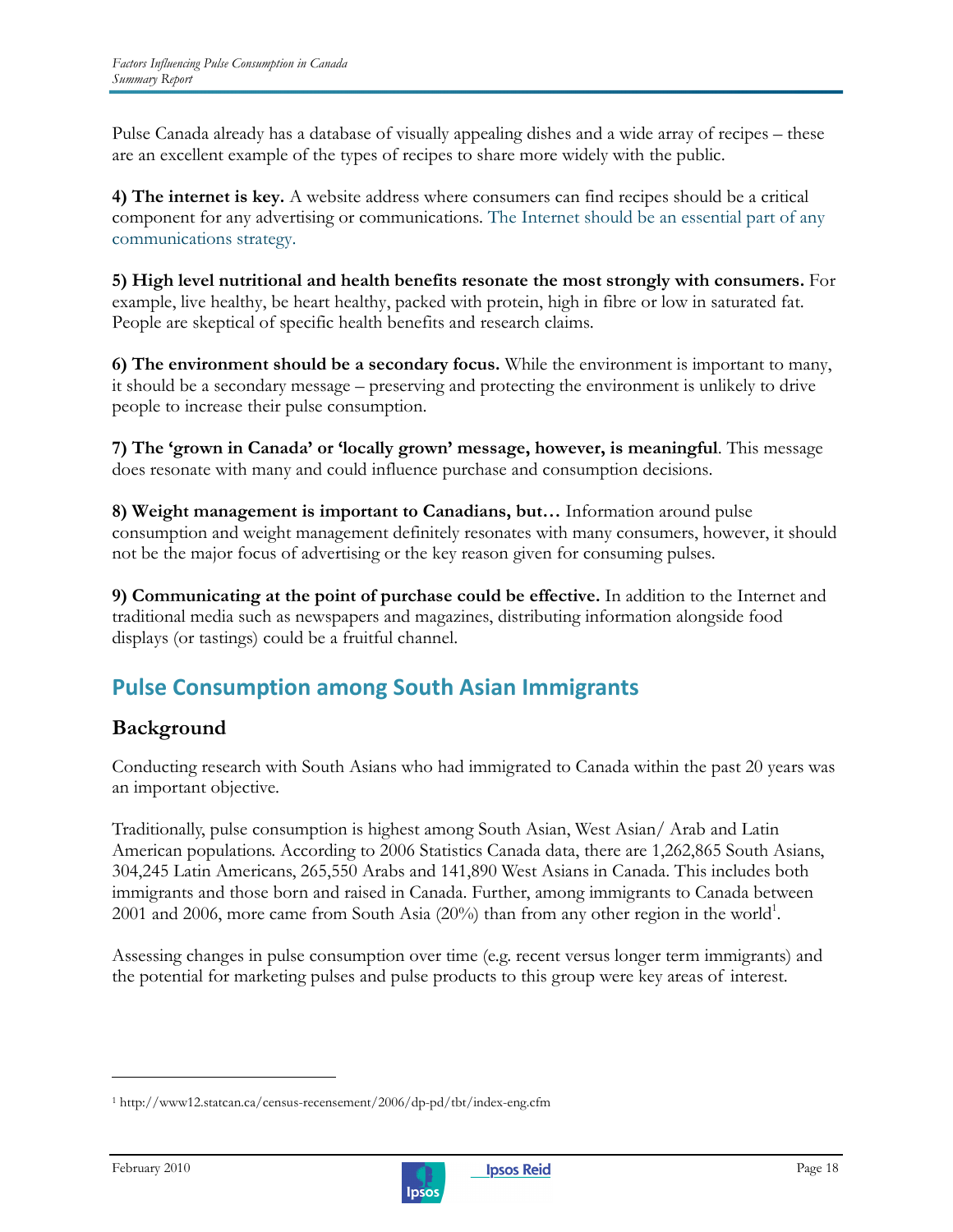### Key Findings

Past six months pulse consumption among South Asian immigrants is extremely high, and significantly higher than the broader Canadian public.

Among those who have consumed pulses at home in the past six months, weekly consumption of all four pulses is high, with lentils in the lead and peas the least frequently consumed.

Frequency of consumption is much higher than among the Canadian public, with about threequarters of South Asian immigrants classified as moderate to heavy consumers, one-in-five classified as light consumers and just 1% falling into the non-consumer category. It is notable that the percentage of South Asian immigrants that fall into each of these categories does not vary significantly with tenure in Canada.

Unlike the broader public, South Asian immigrants primarily purchase pulses in the dried form.

- Canned beans and chickpeas are also purchased by more than half, while chickpea flour is also common among South Asian immigrants. Compared to the Canadian public, South Asian immigrants tend to prepare a wider variety of dishes made with pulses.
- It is interesting that the purchase of canned beans is significantly higher among those with 11 to 20 years tenure in Canada (74% vs. 54% 10 years or less) as is the purchase of lentil soup. The purchase and consumption of dips or spreads also tends to increase with tenure, with consumption significantly lower among past 5 years immigrants.
- The findings that pulse consumption does not decrease with tenure, and that purchase and consumption of non-traditional forms and dishes increases with tenure, suggests that South Asian immigrants could be an attractive market for prepared pulse products.

#### While the purchase of pulses at ethnic grocery stores is strikingly higher among South Asian immigrants than the Canadian public, the purchase of pulses at regular grocery stores also remains high.

#### The frequency of pulse consumption is highest at ethnic restaurants and lowest at nonethnic restaurants.

• Monthly consumption at both ethnic restaurants and fast food restaurants is significantly higher among South Asian immigrants than the broader public.

#### The estimated average weekly cooked pulse consumption among South Asian immigrants is 2.5 cups while the median is 2.0 cups, significantly higher than among Canadian adults (average of 1.0 cups, median of 0.6 cups).

• Again, the median provides the better estimation of pulse consumption given the wide variation in reported consumption.